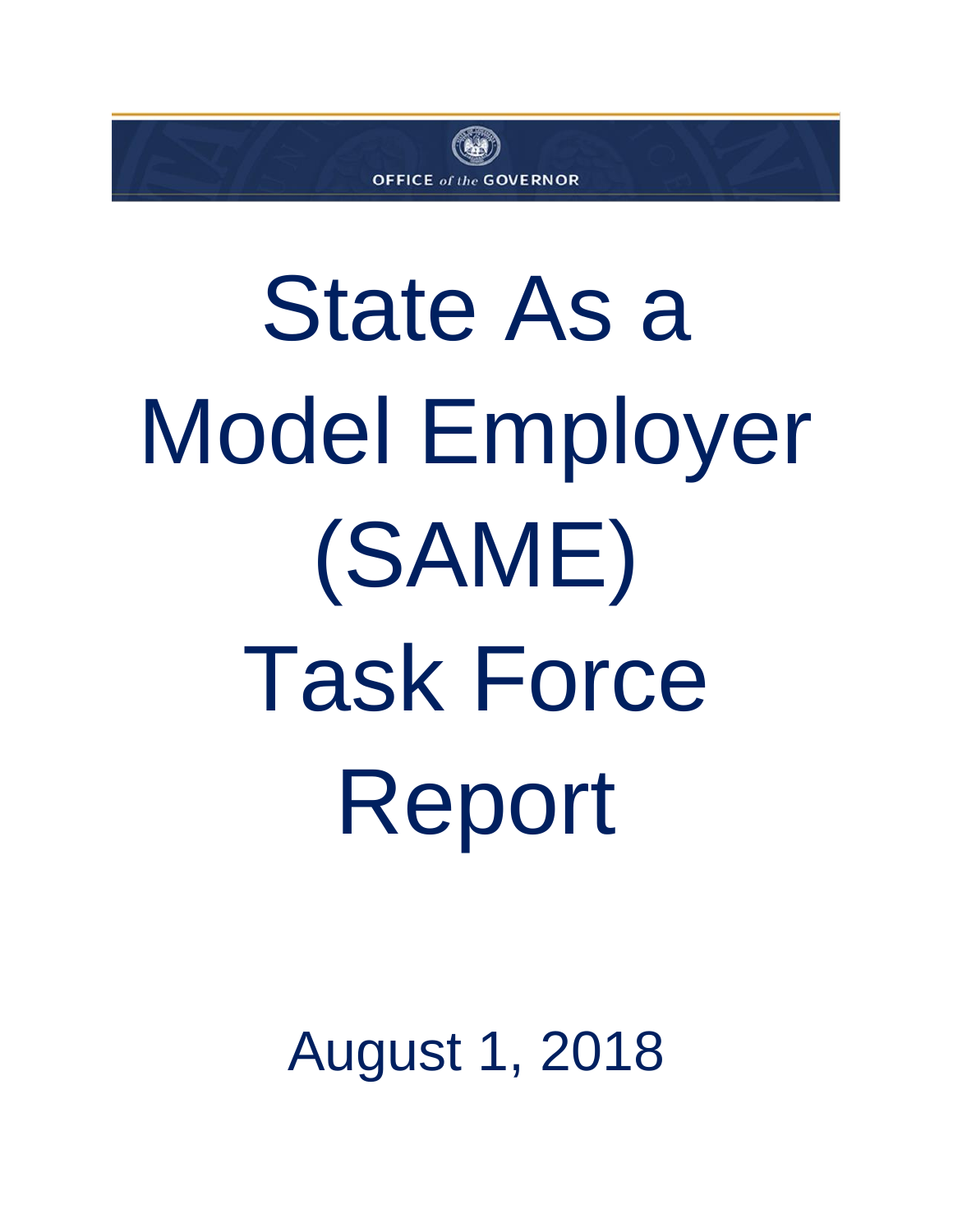#### **State As a Model Employer Task Force**

#### **Members**

| Bambi Polotzola         | Governor's Office of Disability Affairs             |
|-------------------------|-----------------------------------------------------|
| <b>Cheryl Schilling</b> | Division of Administration                          |
| <b>Cindy Rives</b>      | Louisiana Department of Health                      |
| Elena Branzaru          | Department of Transportation and Development        |
| Jeff Arseneaux          | Advocate                                            |
| Joan Haase              | <b>State Civil Service</b>                          |
| Julie F. Hagan          | Office for Citizens with Developmental Disabilities |
| Kaffia Arvie            | Louisiana Workforce Commission                      |
| Ken York                | Louisiana Rehabilitation Services                   |
| Lisa S. Vosper          | <b>Board of Regents</b>                             |
| Nancy Watkins           | Department of Culture, Recreation, and Tourism      |
| <b>Quintin Taylor</b>   | Louisiana Community and Technical College System    |
| Sue Killam              | <b>LSU HSC Human Development Center</b>             |
| Tanisha Matthews        | <b>Department of Corrections</b>                    |
| Taryn Branson           | Department of Children and Family Services          |
|                         |                                                     |

#### **Support Staff**

| Governor's Office of Disability Affairs |
|-----------------------------------------|
| Governor's Office of Disability Affairs |
| Governor's Office of Disability Affairs |
| Governor's Office of Disability Affairs |
|                                         |

#### **Facilitator**

Rachel Pollock Employment First State Leadership Mentoring Project

#### **Contributors**

Ashley Peak Louisiana Department of Health Becky Palmer **Bureau of Health Services Financing (Medicaid)** David Gallegos Advocacy Center of Louisiana Melissa Bayham Office for Citizens with Developmental Disabilities Rosemary Morales Office for Citizens with Developmental Disabilities Susan Pellegrin Department of Transportation and Development Teresa Milner Louisiana Rehabilitation Services Tracy Barker **Bureau of Health Services Financing (Medicaid)**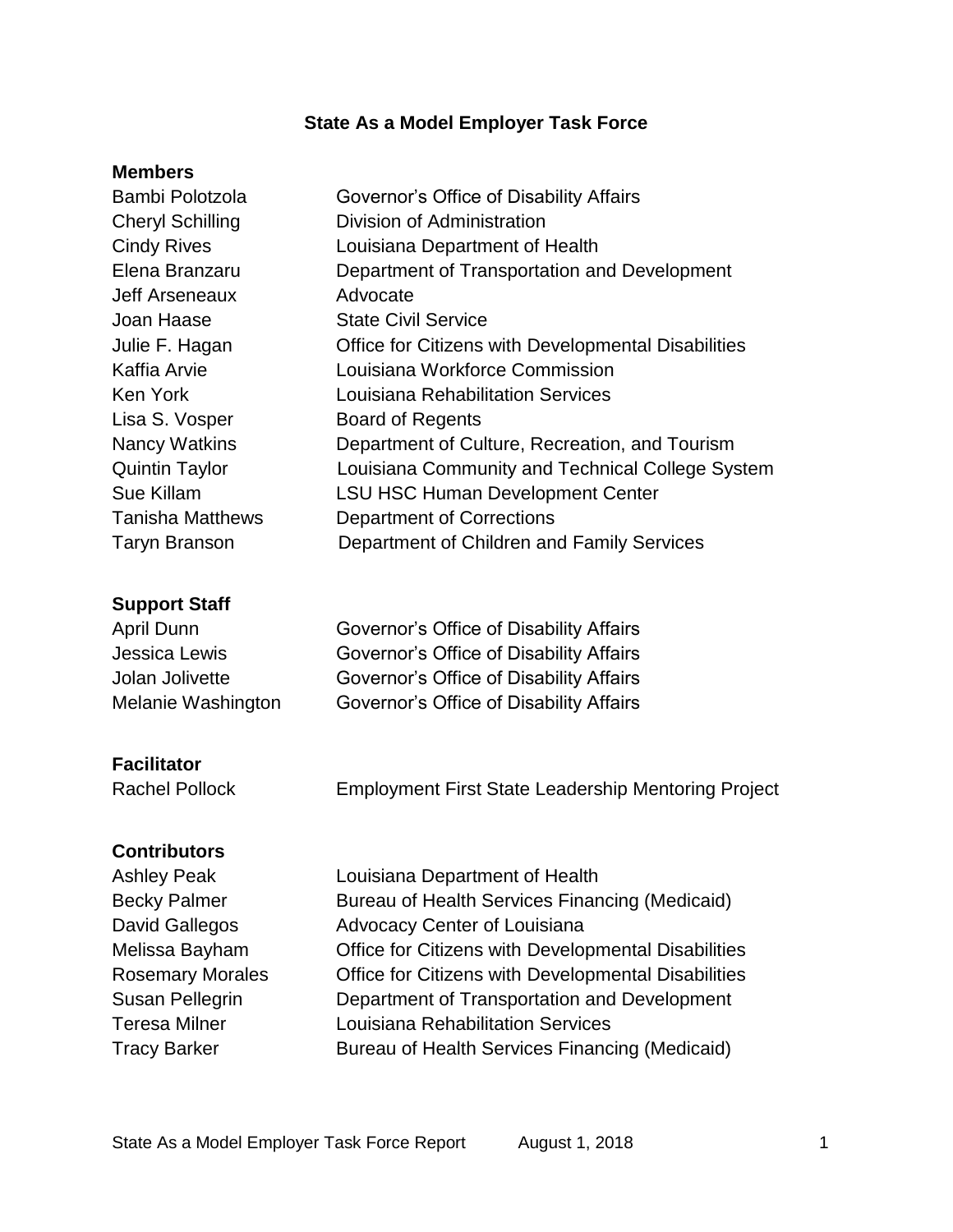# **Table of Contents**

| <b>Executive Summary</b>                                               | 3              |
|------------------------------------------------------------------------|----------------|
| I. Introduction                                                        | 4              |
| II. Current Landscape                                                  | $\overline{7}$ |
| III. Five-Year Plan with Recommended Statewide Policies and Strategies | 13             |
| IV. Recommended Strategies and Guideline for Agencies                  | 21             |
| Addendum 1: Training Resources Chart                                   | 25             |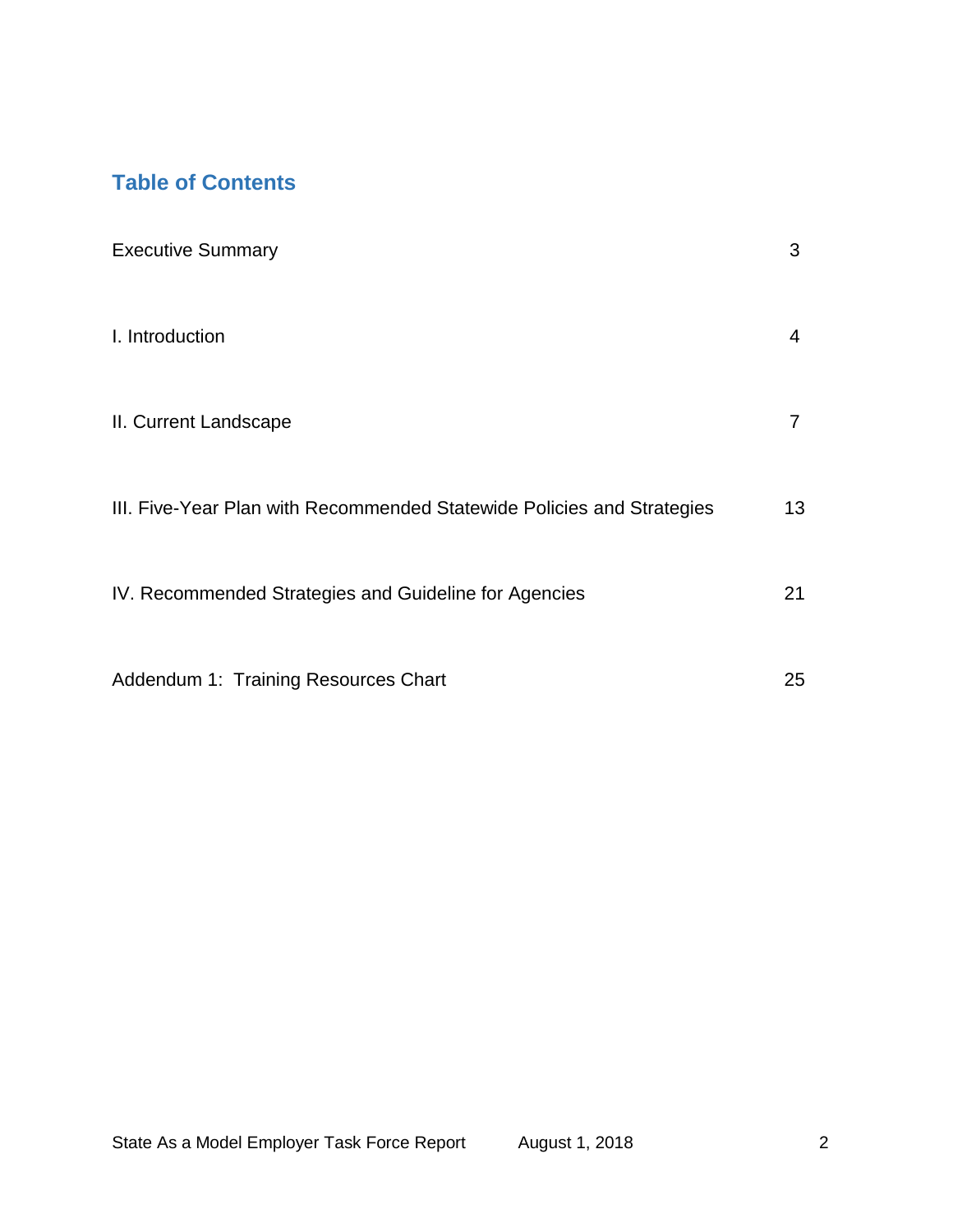

# State As a Model Employer Task Force Report August 1, 2018

# **Executive Summary**

In March 2018, Louisiana set a goal to serve as a "model employer for business by a commitment to improved hiring, recruitment, and retention of people with disabilities" through an [Executive Order](http://gov.louisiana.gov/assets/ExecutiveOrders/JBE-18-08.pdf) signed by Governor John Bel Edwards. The convening of a State As a Model Employer Task Force and this Task Force report are the first steps in launching this important initiative that will enhance the diversity of the public workforce, lead the business community, and highlight the State's position as a leader in the protection of civil rights for individuals living with disabilities. The Task Force report includes a series of recommendations and policies that will support the State in achieving the goals of the Executive Order and encourage State agencies as they seek to expand the diversity of their workforce.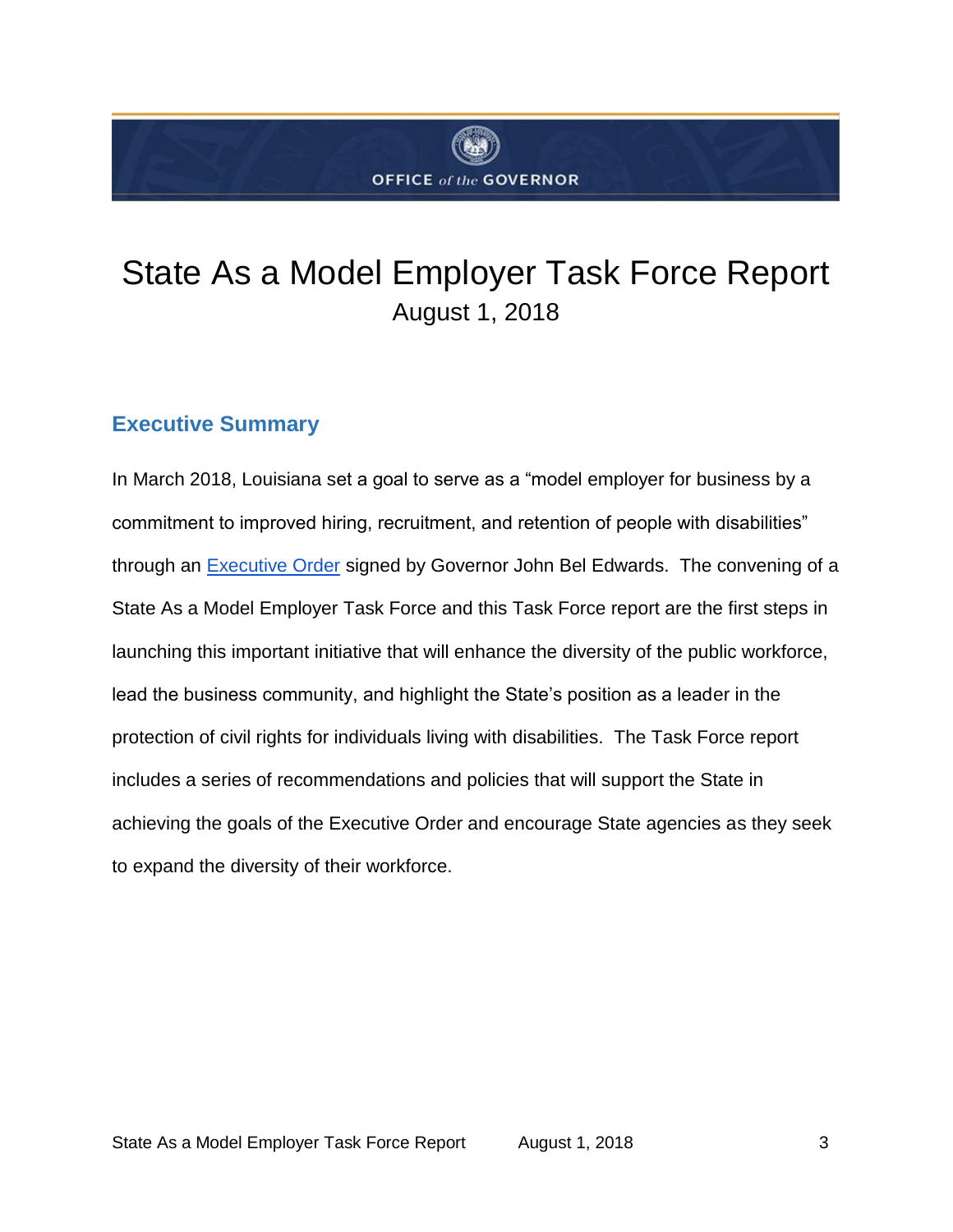# **I. Introduction**

 $\overline{a}$ 

Louisiana is committed to maintain a diverse workforce in state government in order to provide access to opportunities to all its citizens and to reflect the talents of its diverse population. In order to achieve this goal of a talented and diverse state employee workforce, the State has a vested interest in erasing obstacles to meaningful employment specifically among individuals with disabilities. One estimate, cited in the [National Governor' Association Report, A Better Bottom Line: Employing People with](http://www.nasddds.org/uploads/documents/NGA_2013_Better_Bottom_Line1.pdf)  [Disabilities,](http://www.nasddds.org/uploads/documents/NGA_2013_Better_Bottom_Line1.pdf) projects the percent of the U.S. population with a disability to double in the next two decades.<sup>1</sup> Coupled with an aging population, this means that state governments will need to attend to a rapidly changing workforce to identify and attract skilled state employees. The [National Conference of State Legislatures \(NCSL\)](http://www.ncsl.org/research/labor-and-employment/state-as-model-employer-policies.aspx) stresses that "Individuals with disabilities represent an underrepresented and largely untapped segment of the labor pool for consideration in state government employment."<sup>2</sup>

Louisiana also is eager to be a leader in advancing the civil rights and welfare of individuals with disabilities. According to the States as Model Employers of People with [Disabilities: A Comprehensive Review of Policies, Practices, and Strategies by](http://www.askearn.org/wp-content/uploads/docs/statemodel.pdf)  [Employer Assistance Resource Network \(EARN\),](http://www.askearn.org/wp-content/uploads/docs/statemodel.pdf) "Employment serves two primary functions for individuals and families: It provides a livelihood and increases social engagement<sup>"3</sup>; and in the United States Senate Committee on Health, Education, Labor [& Pensions Report: Fulfilling the Promise: Overcoming Persistent Barriers to Economic](http://www.nasuad.org/sites/nasuad/files/HELP%20Committee%20Disability%20and%20Poverty%20Report.pdf) 

<sup>&</sup>lt;sup>1</sup> Stewart, L., Shanbacker, E. and Wills, M. (2013). *A Better Bottom Line: Employing People with Disabilities*. [online] Nasddds.org. Available at:

http://www.nasddds.org/uploads/documents/NGA\_2013\_Better\_Bottom\_Line1.pdf [Accessed 31 Jul. 2018].

<sup>2</sup> Ncsl.org. (2018). *State as Model Employer Policies*. [online] Available at: http://www.ncsl.org/research/labor-and-employment/state-as-model-employer-policies.aspx [Accessed 31 Jul. 2018].

<sup>3</sup> Krepcio, K. and Barnett, S. (2013). *State as a Model Employer with People With Disabilities: A Comprehensive Review of Policies, Practices, and Strategies*. [online] Askearn.org. Available at: http://www.askearn.org/wp-content/uploads/docs/statemodel.pdf [Accessed 31 Jul. 2018].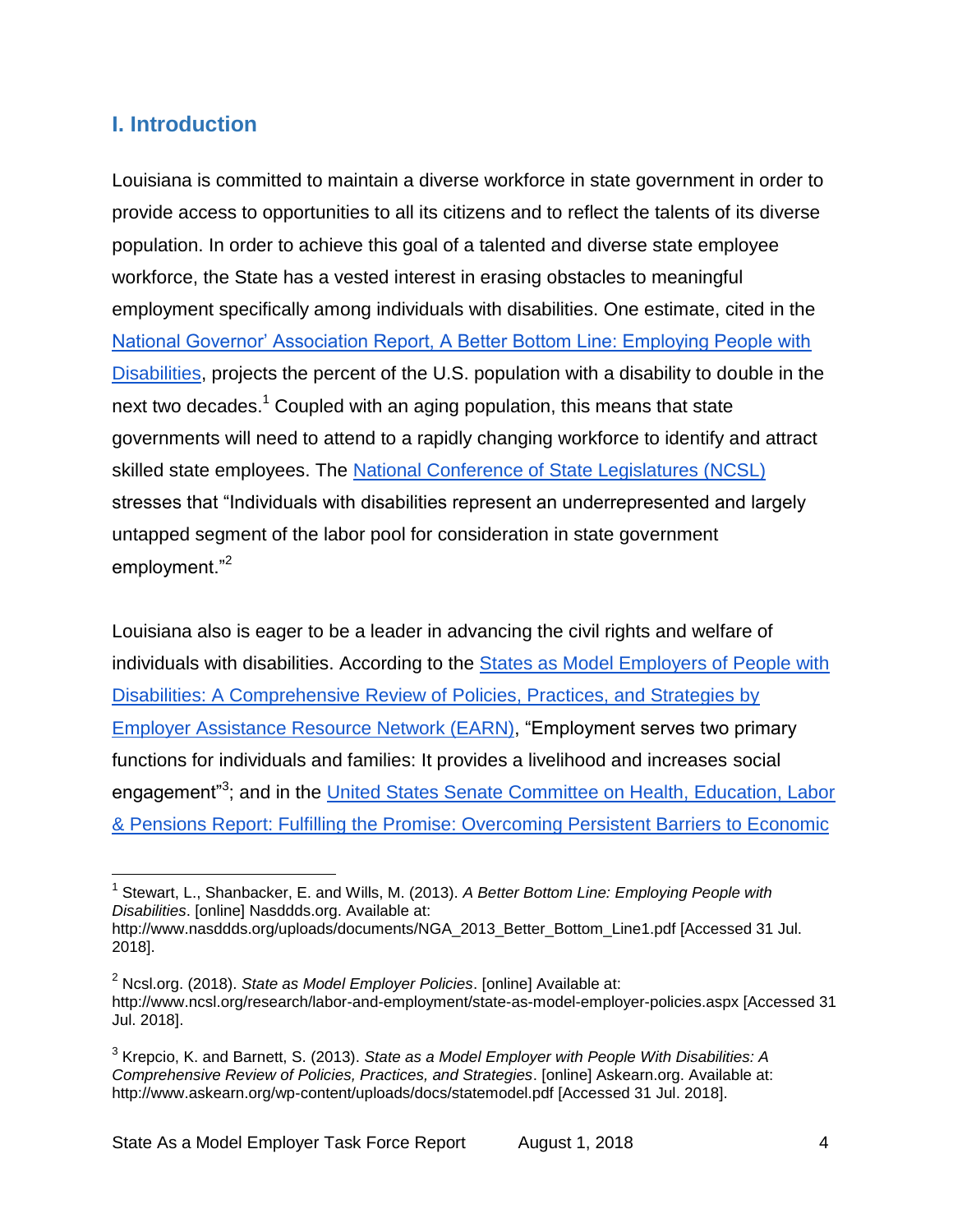[Self-Sufficiency for People with Disabilities "](http://www.nasuad.org/sites/nasuad/files/HELP%20Committee%20Disability%20and%20Poverty%20Report.pdf)People with disabilities experience significantly lower rates of employment than individuals without disabilities and consequently experience higher rates of poverty [RP3] ."4

In pursuit of these ends, Governor Edwards enacted an Executive Order in March 2018 that established a goal for Louisiana as a model employer and set out steps for enhancing employment for individuals with disabilities. The State As a Model Employer Task Force (hereinafter "SAME Task Force") was appointed under the Executive Order to address the gap in employment of this underrepresented population in the workforce.

The SAME Task Force was delegated responsibility to: develop policies, strategies, and services designed to achieve the employment targets established in the Order; establish a five-year plan with annual goals that will enable the state workforce to reach parity with the percentage of working age people with disabilities in Louisiana; and to provide guidance and other support to agencies and institutions of higher education for recruitment, retention, accommodations, and accessibility for persons with disabilities. Each state agency was required to designate a State as Model Employer point of contact and delegated responsibility to develop an individual agency plan to promote hiring, recruitment and retention.

In the few months since this Task Force was appointed, members have met and developed a better understanding of the landscape for State employment of people living with disabilities and the steps through which the State will become a model employer of people living with disabilities. As a relative newcomer to the State as a Model Employer Movement, the Task Force also sought to learn much from the work and actions of other states and national thought-leaders on the subject, including The [Council of State Governments and National Conference of State Legislatures Report:](http://www.ncsl.org/Portals/1/Documents/employ/Work_Matters_Report.pdf) 

 $\overline{a}$ <sup>4</sup> Nasuad.org. (2014). *Fulfilling the Promise: Overcoming Persistent Barriers to Economic Self-Sufficiency for People with Disabilities*. [online] Available at:

http://www.nasuad.org/sites/nasuad/files/HELP%20Committee%20Disability%20and%20Povert y%20Report.pdf [Accessed 31 Jul. 2018].

State As a Model Employer Task Force Report August 1, 2018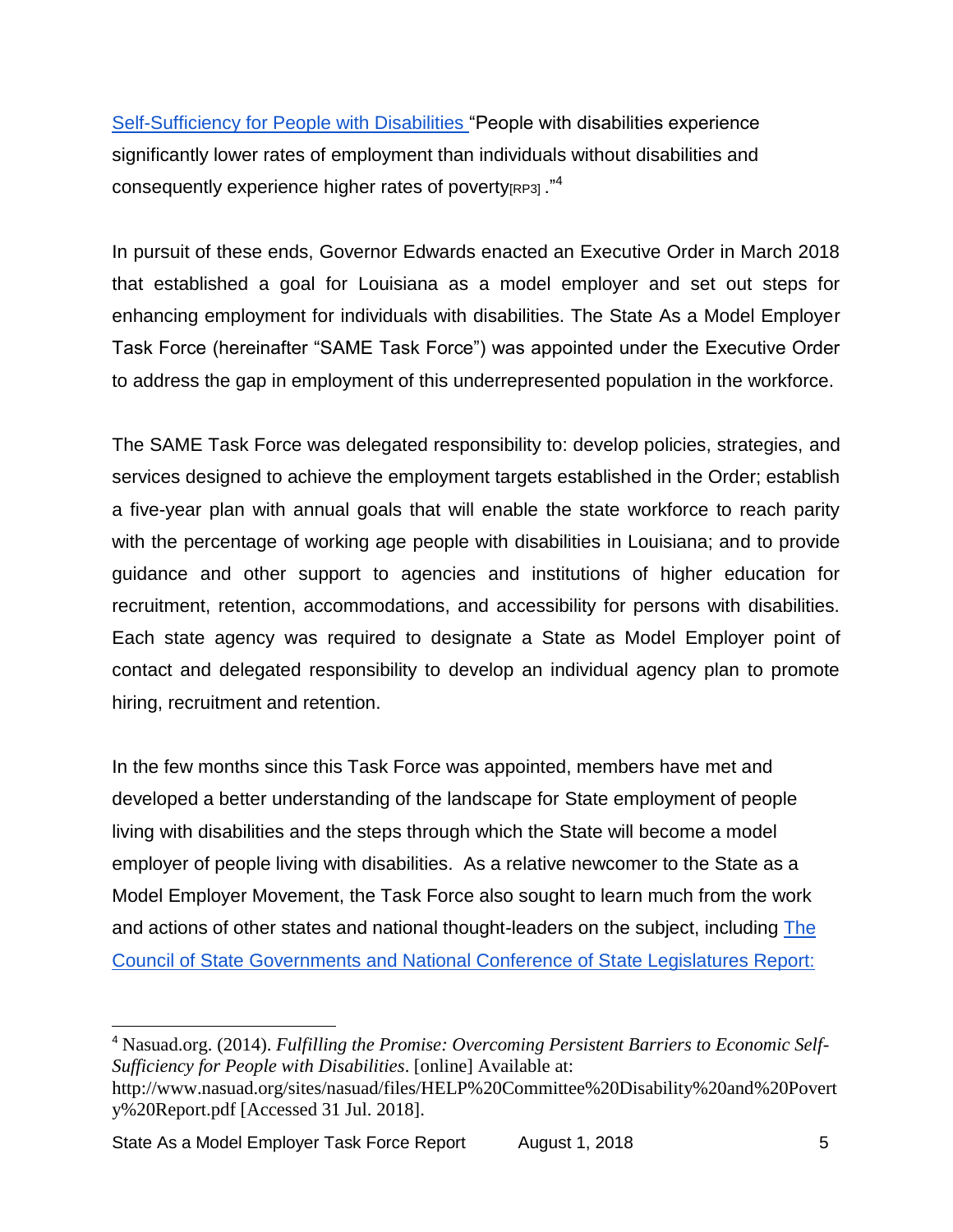# [Work Matters A Framework for States on Workforce Development for People with](http://www.ncsl.org/Portals/1/Documents/employ/Work_Matters_Report.pdf)  [Disabilities.](http://www.ncsl.org/Portals/1/Documents/employ/Work_Matters_Report.pdf)<sup>5</sup>

This report describes and summarizes the SAME Task Force's findings, recommendations, and guidelines. Specifically, this report sets out in three sections: 1) findings as to current capacity and goals to be pursued to achieve the desired outcomes; 2) a recommended plan for the State that recommends policies and strategies and a process for completing the five-year plan by collecting data and then establishing annual goals for employment of individuals with disabilities; and 3) guidance to agencies and institutions to assist them in development of their individual agency plans. This Task Force is also recommending the continuation of its work to support the State, agencies, and institutions of higher education to expand hiring, recruitment, and retention so that the State is a model employer for all of business throughout the State. This recommendation is included in the recommended plan.

As Louisiana moves forward to adopt SAME strategies, it positions itself to become an example to other agencies, entities, industries, and small businesses. Furthermore, implementing and sharing SAME best practices will move the needle in helping to allay fears that engaging and employing people with disabilities is an unwise business decision. Rather, continued efforts to intentionally design a more disability-inclusive workplace is consistent with continuing public and private sector efforts to recruit and retain a skilled, diverse, and representative workforce.

<sup>5</sup> Whitehouse, E., Ingram, K. and Silverstein, B. (2016). *Work Matters: A Framework for States on Workforce Developmentfor People with Disabilities*. [ebook] Office of Disability Employment Policy. Available at: http://www.ncsl.org/Portals/1/Documents/employ/Work\_Matters\_Report.pdf [Accessed 1 Aug. 2018].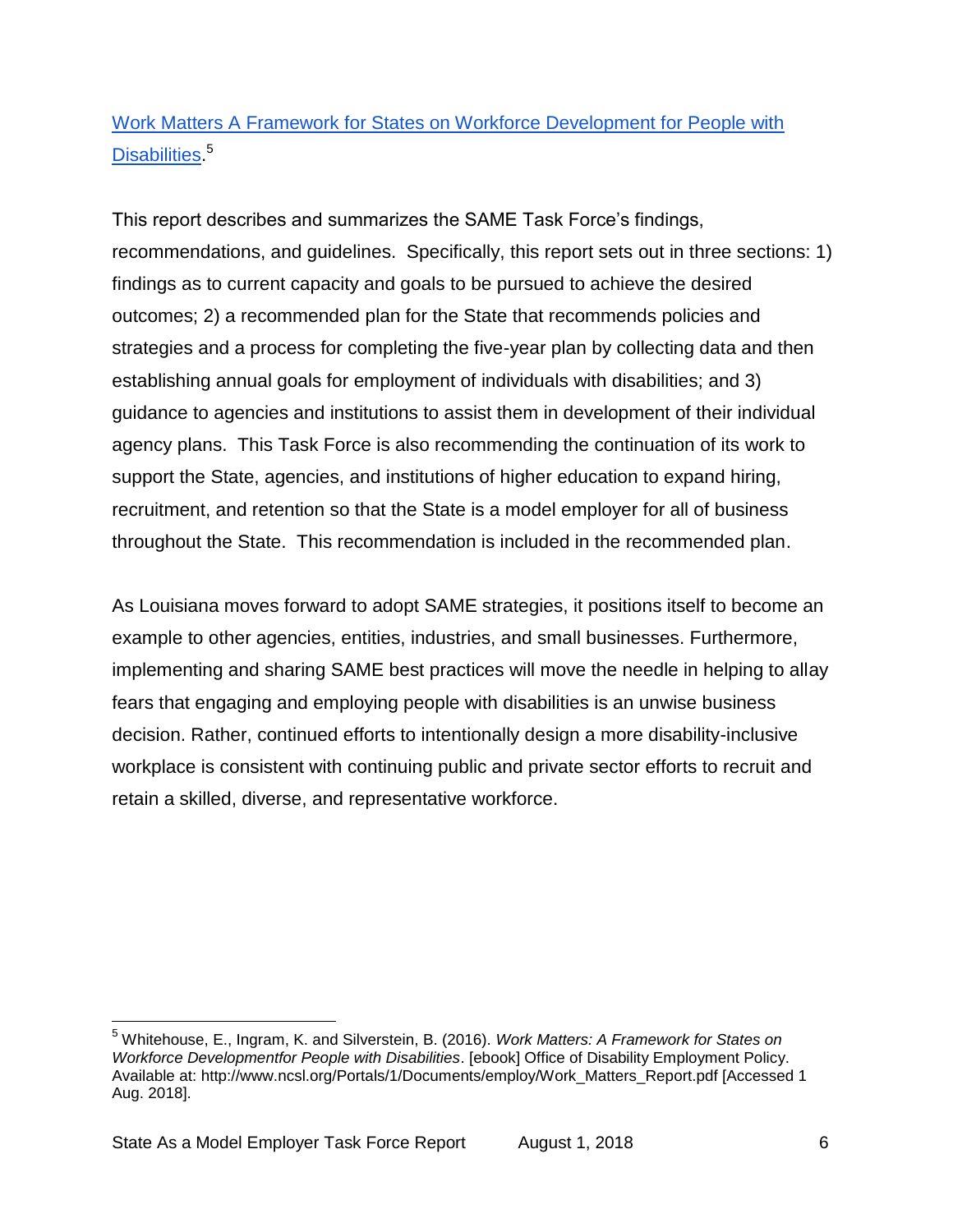# **II. Current Landscape**

Through meetings, exchange of knowledge, review of practices and regulations, and discussion of strategies utilized in other States, the SAME Task Force has identified the following specific needs, achievements, and capacities that will inform the recommendations in this report.

#### **1. The Need for the SAME initiative**

The Task Force incorporates, as part of this report, the findings of the Executive Order as follows.

- According to the 2017 Annual Disabilities Statistics Compendium, 30% of people with disabilities in Louisiana live in poverty compared to 16% of people without a disability.
- Only 33% of people with disabilities are in the workforce compared to 72% of individuals without disabilities. Research indicates that the level of employment, the quality of jobs, and the degree of access to those jobs are crucial determinants of poverty reduction;
- The economic impact of unemployment and pay disparities between people with disabilities and those without results in forgone state tax revenue while increasing job opportunities for people with disabilities saves the federal and state government money by reducing dependency on cash and medical and disability benefits;
- The state has a vested interest in reducing discrimination against people living with a disability, eliminating barriers to meaningful employment, and attracting the highest quality candidates into state employment opportunities;
- When the workforce that directs and provides essential services to residents of the state reflects the diversity of the population, those services are more likely to be responsive to and respectful of that diversity;
- To be competitive in the global economy, the State of Louisiana must use the talents and important contributions of all workers, including individuals with disabilities;
- Progress towards serving and employing people with disabilities requires both the commitment and participation of executive leaders throughout state government.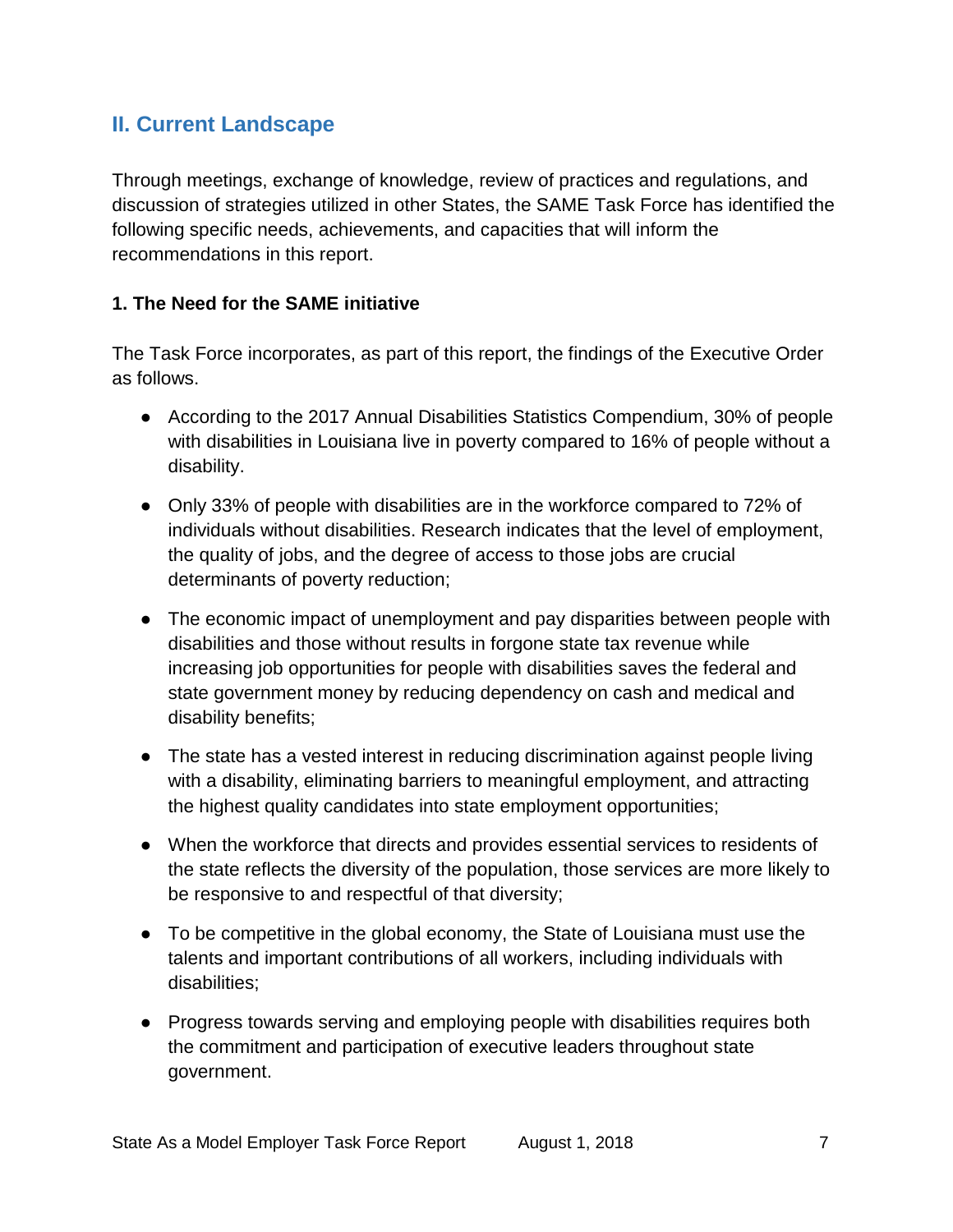#### **2. Need for Accurate Data**

Effective State policy and implementation requires data that enables the State to measure the effectiveness of strategies based on progress starting from a baseline that is as accurate as possible. There is a significant need for data regarding the number of persons with disabilities employed with the State. In order to track the State's progress in meeting its goals for employment of people with disabilities, there needs to be a reliable, accessible means of reporting the disability status of state employees.

Currently, the LaGov HCM (Human Capital Management) system contains a field where state agencies can record the disability status of employees; however, this is not a required reporting field. Furthermore, even when used, we are not sure if this data is based upon self-reporting by the employee or upon observation by agency staff. In addition, this system will not contain employees for higher education, elected officials, or other entities that do not pay their employees in the LaGov system.

As of this spring, there were approximately 71 employees coded as having a disability in LaGov HCM. It is unlikely that this figure is accurate. Therefore, we have no comprehensive way to determine how many disabled individuals make up the workforce of the approximately 70,000 classified and unclassified employees in the State of Louisiana.

In order to establish a baseline for this initiative, the Task Force has drafted and the Governor's Office of Disability Affairs will be sending a survey to state employees asking them to self-report their disability status. This survey can be used on an ongoing basis to track progress compared to this baseline data.

#### **3. Effective Use of Louisiana's Fast Track Mechanism is Likely to Increase Hiring of Individuals with Disabilities**

Recruitment and hiring of individuals with disabilities can be enhanced by fast track mechanisms that ease the employment of individuals living with a disability by easing the impact of civil service requirements in appropriate circumstances.

Louisiana civil service has a fast track mechanism upon which it can build to support increased hiring of individuals with disabilities into state government positions. Under the provisions of Civil Service Rule 22.8(a), an appointing authority may fill a vacancy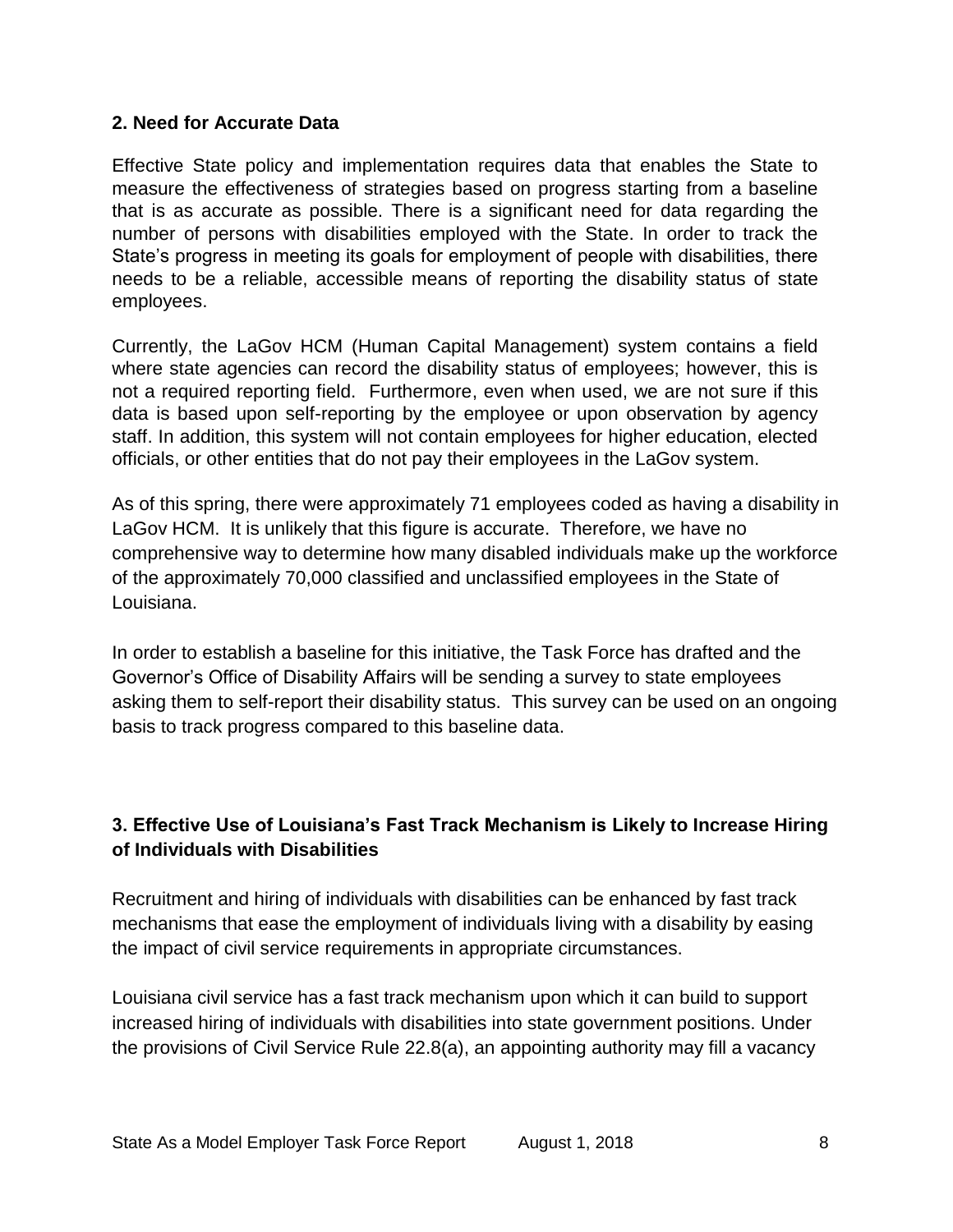by probational appointment, job appointment, or promotion of a State Vocational Rehabilitation Services or State Blind Services program client without the appointee's attainment of any test scores normally required, provided the appointee meets the Minimum Qualifications of the job, and that the appointing authority documents that the appointee is a bona fide client of a State Vocational Rehabilitation Services or State Blind Services Program, is disabled to such an extent as to prohibit participation in the usual required tests, and is able to perform the duties of the position without hazard to self or others.

With better recruitment and increased collaboration with agencies serving people with disabilities, the State can expand the effectiveness of this fast track mechanism. The rule was cited as the authority for hire five times within the past two fiscal years (7/1/16- 6/30/18). Individuals with disabilities may have been hired under other rule authorities, so this number likely does not reflect the total number of disabled candidates hired during this time-period. However, the number does indicate that individuals with disabilities have not had the wherewithal to take advantage of the rule. The Task Force has concluded that ongoing partnerships with Louisiana Rehabilitation Services (LRS) can increase the use of the tool. Through ongoing communication, agencies will be able to determine if qualified Individuals with disabilities are available for vacancies as well as be able to obtain information about resources available for making needed accommodations. The designation of an LRS point-of-contact liaison will assist in this effort so that agencies will have a readily available person to whom questions may be directed.

The Task Force also concludes that the use of the rule may be restricted by the limited capacity for Louisiana Rehabilitation Services to serve all of the individuals with disabilities who are eligible for services. LRS follows an order of selection (designated by Groups 1 through 5) to make sure that individuals with the most significant disabilities are selected to receive services before individuals with less significant disabilities. At this time, only individuals designated in Groups 1 and 2 are being served as LRS clients. Those in Groups 3-5 are eligible but unable to receive any services at this time from LRS. Instead, they are referred to other agencies for possible assistance. Thus, only those people in Groups 1 and 2 are considered "clients" to be eligible for appointment under the provisions of CS Rule 22.8(a). Under Section III of this report, Five-Year Plan and Statewide Strategies and Recommendations, the Task Force will recommend the revision of the rule to include any person who is found eligible for LRS services.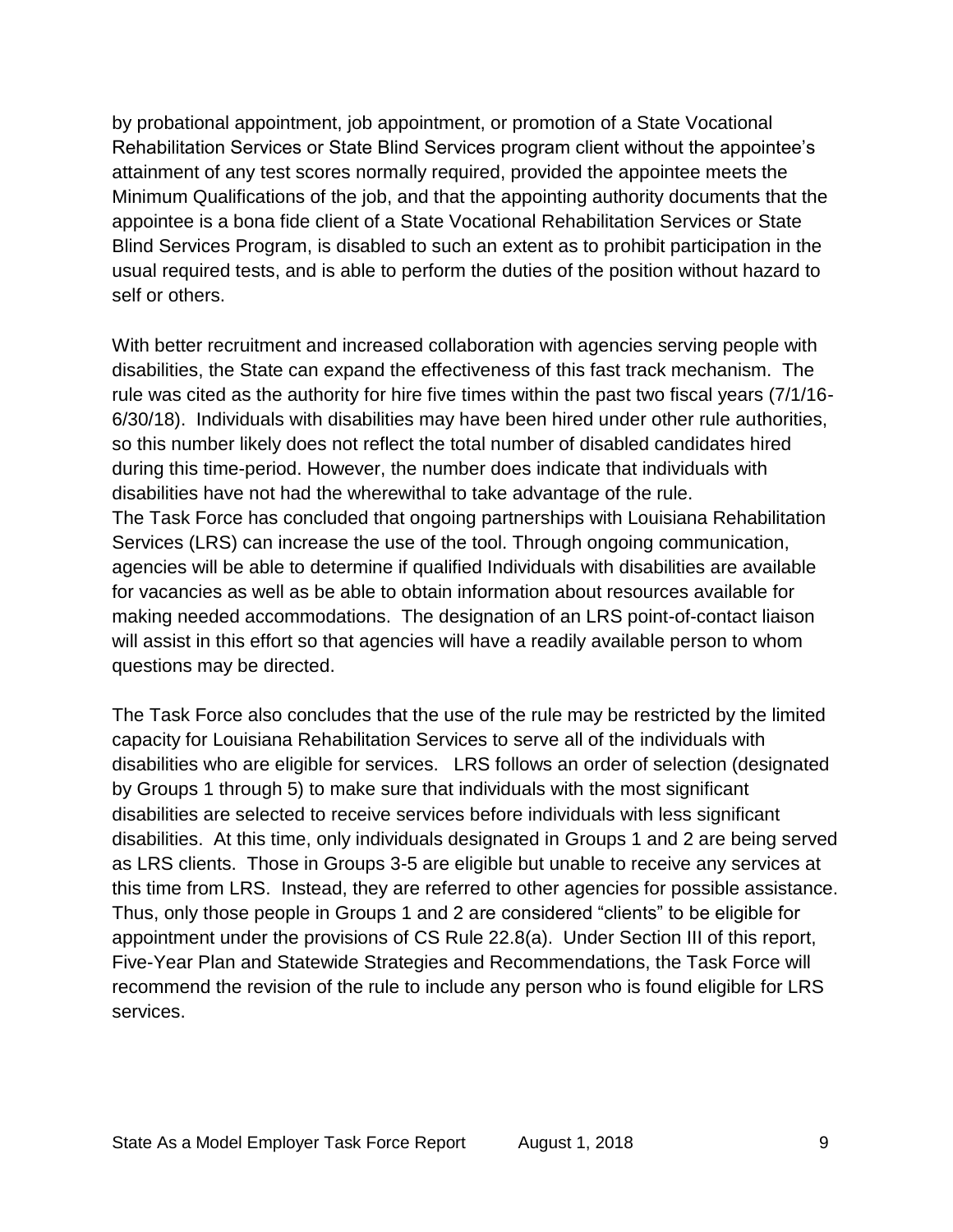#### **4. Learning About and Applying for Job Openings Should be Easier and More Accessible to Job Seekers with Disabilities**

The Task Force recognizes that individuals with disabilities, many of whom have not seen employment as an option, will need information, guidance, and resources to encourage and support them to locate appropriate employment opportunities in state government. Louisiana Rehabilitation Services is one resource that can support people. However, as a result of limited resources, LRS operates under an order of selection and is not able to offer services to all individuals with disabilities seeking employment. The State needs to look at multiple mechanisms for expanding knowledge and access to State employment opportunities including the business and career solution centers operated by the Louisiana Workforce Commission, the Office for Citizens with Developmental Disabilities, and outreach to a variety of agencies that serve individuals with disabilities including independent living centers, disability advocacy organizations, and veterans advocacy organizations.

#### **5. Retention of Jobs and Promotion for Employees with Disabilities Requires Comprehensive Training for Staff and Managers on State and Federal Workplace Rights, Accommodations, and Disability Etiquette**.

While there are trainings available on the Louisiana Employees Online platform that include information about ADA and workplace rights, there is need for a comprehensive and recommended set of trainings to advance the goal of increased hiring and retention. Training will highlight the goal of employment of individuals with disabilities. Staff should receive training in recruitment and hiring strategies, the right to reasonable accommodation, the right to a discrimination free environment, protections against retaliation, responding to requests for accommodation, and creation and maintenance of an inclusive work environment. The Task Force finds that a comprehensive training curriculum will encourage hiring, retention, and promotion of employees with disabilities in the State workforce.

#### **6. People with Significant Disabilities Will Bring Skills to Agencies but May Not Match Already Existing Job Descriptions**

Individuals with significant disabilities offer skills and value to the workplace but may not match specific job descriptions. The Task Force finds that there are hiring strategies that state agencies can use and adapt to promote employment of individuals with significant disabilities including job carving, customizing positions, and job sharing.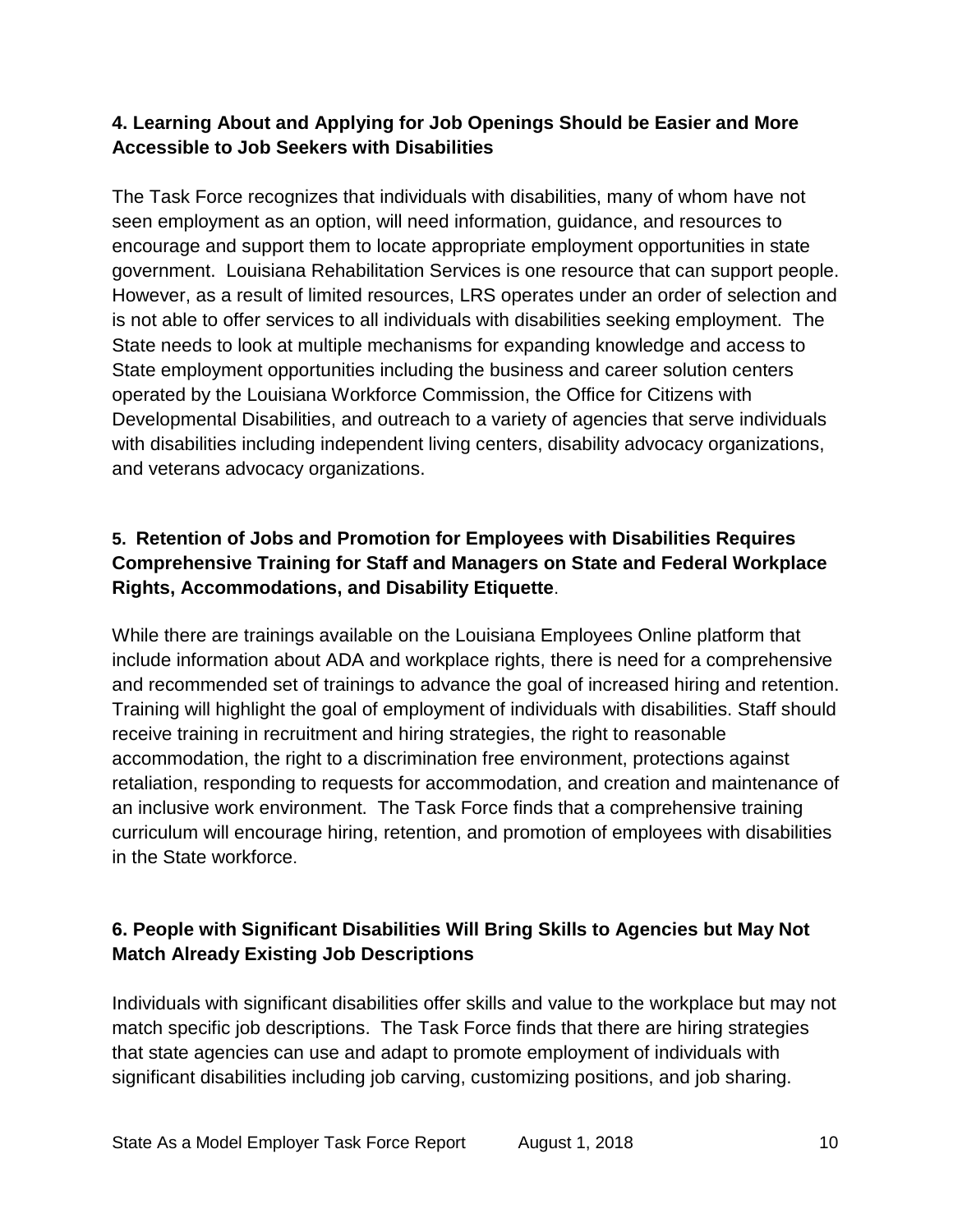#### **7. Internships are an Effective Pathway to Employment**

Internships are pathways that can lead to successful and meaningful employment. The purpose of internships is to help individuals gain experience and sharpen their skills for the career/job they want to pursue.

Recent internship development in the Governor's Office illustrates the effective use of internships. The span of internships has varied in the Governor's office, but typically, the internships have ranged from five to six months. The Governor's Office provided internships to two people with disabilities who are now employed in the Office-- one part-time and the other full-time. Before the individuals began their internships, gubernatorial staff discussed with them the type of employment they were interested in as well as their strengths and experiences. Each individual discussed their long-term employment goals and what they would they like to do in the future. Additionally staff talked with them about the skills they were hoping to acquire while interning, any need for accommodations, and how staff could best help each reach his or her goals.

As with most government offices, there are many tasks to be accomplished in the Governor's office, so once staff were able to identify the strengths of interns, they were able to utilize them to perform tasks which were a best fit for the intern and for the office. For example, one intern had experience as an advocate, knowledge of the legislative process, and data entry skills. As a direct result of learning these skills, she was assigned to prepare reports on disability issues during legislative sessions, track legislation, assist with the setup and sign-in/check-in for council/board meetings within the Governor's office, and update the calendar in a timely fashion.

Internships that lead to employment within an office allow employers to think outside the box to fill the needs within their office and provide meaningful successful employment which will benefit both the employee and the employer. These internships help not only the individual with a disability but also give the employer more experience and understanding about employing individuals with disabilities within their state agency/office.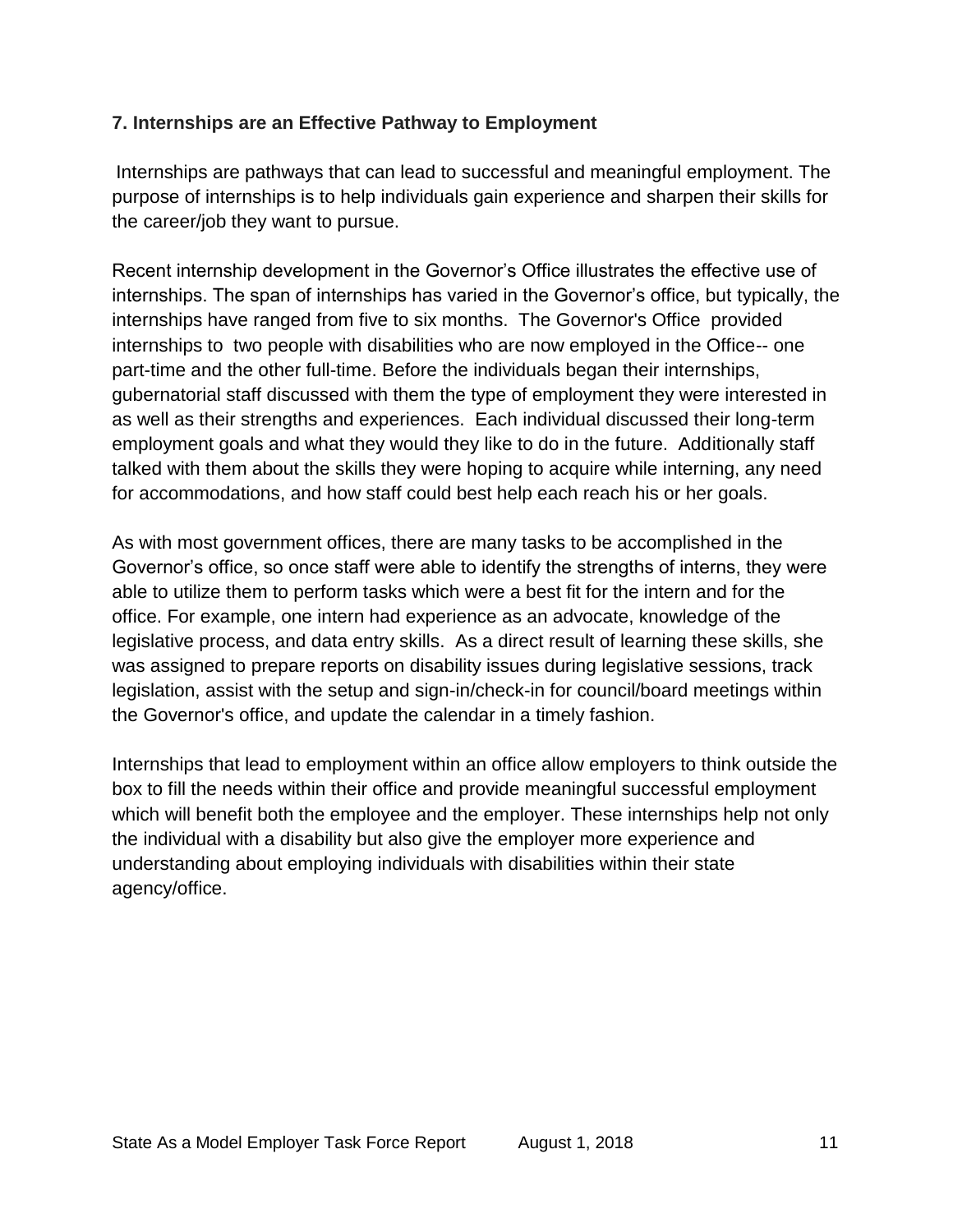#### **8. Concerted Outreach and Recruitment Efforts Result in Employment for Individuals with Disabilities**

The Task Force emphasizes the success that results from a concerted effort to focus on recruitment and hiring of individuals with disabilities. A recent initiative of the Lieutenant Governor's office can serve as a model for our state agencies.

In 2018, Lt. Governor Billy Nungesser began a new employment and customer service initiative within the Office of State Parks. Louisiana State Parks partnered with the Louisiana Workforce Commission, to participate in the Louisiana Rehabilitation Services program. In advance of Louisiana State Parks' summer season – the busiest time of the year – positions such as front desk staff, custodians, and groundskeepers were available. Out of approximately 80 summer positions, 15 to 17 of these positions were filled with qualified individuals with disabilities through this outreach initiative.

The Louisiana Rehabilitation Services program "assists persons with disabilities in their desire to obtain or maintain employment and/or achieve independence in their communities by providing rehabilitation services and working cooperatively with business and other community resources." With 21 State Parks located throughout Louisiana, the Office of State Parks was in a position to provide employment opportunities, specifically in the more rural areas, to individuals across the state.

The initiative used a three-prong recruiting process: 1) a press release was issued by the Lt. Governor's office announcing the LaWorks partnership and a flyer with additional information was posted to the LaWorks website; 2) all targeted positions were posted to the Civil Service Website and advertised at the State Civil Service Testing and Recruiting Center in Baton Rouge; and 3) all targeted positions were emailed by Department of Cultural Recreation and Tourism (DCRT) Human Resources to contacts with the Louisiana Rehabilitation Services program, the Governor's Office of Disability Affairs, and La. Department of Health-Office of Citizens with Developmental Disabilities (OCDD). DCRT as a whole now continues to send all available positions (classified fulltime and part-time) to the Louisiana Rehabilitation Services program, the Governor's Office of Disability Affairs, and La. Department of Health OCDD. All staff benefited from aspects of the initiative. In addition to the new hires, all existing staff underwent a series of customer service trainings, per the new initiative from the Lt. Governor's Office. Training consisted of a presentation, exercises, discussions, and role-playing scenarios. The goal of the training is to understand the importance of providing a quality guest experience at State Parks and State Historic Sites, understanding guests' needs and expectations during their visit, and finding new ways to implement improved customer service.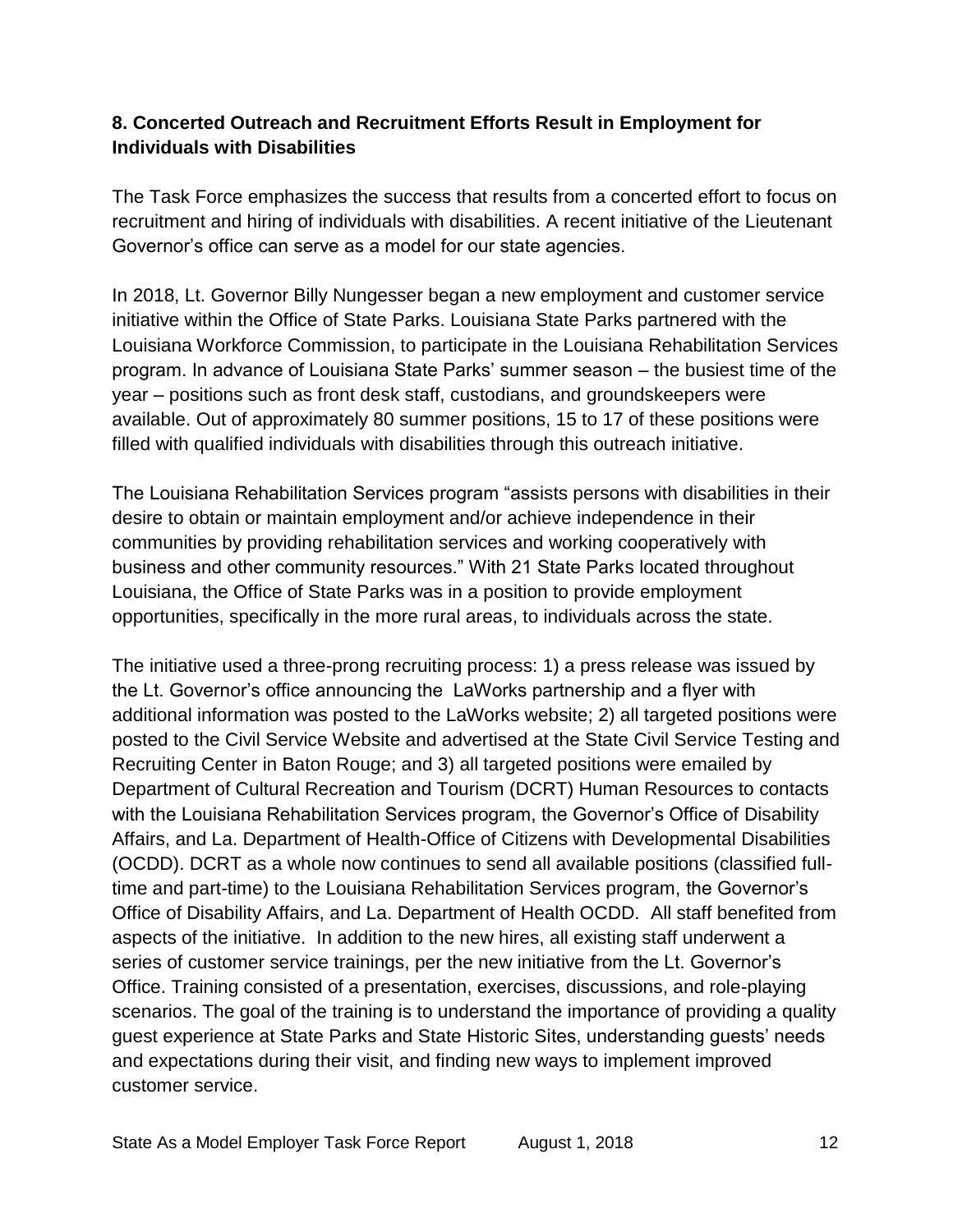# III. Five-Year Plan with Recommended Statewide Policies and Strategies

After review of the current landscape and the goals for the State as a Model Employer, this Task Force recommends adopting the following policies and strategies to advance the Executive Order goal that at least 7% of the state workforce be comprised of people living with disabilities and to enable the state workforce to reach parity with the percentage of individuals with disabilities in the adult working age population.

#### **1. Establish Statewide Annual Goals and Recommend Agency Specific Annual Goals Based on Data Collected through Survey of State Workforce**

The Task Force has approved the format and content of a survey to be distributed to state employees in order to encourage self-reporting by individuals as to whether they have a disability. The Governor's Office of Disability Affairs will work with state agencies, higher education, and other governmental entities as necessary to distribute a survey to all state employees asking them to self-report if they have a disability. This data will be anonymous and voluntary, identifiable only by the employee's agency. An addendum to this report will be provided to incorporate the baseline data once the survey process is complete.

Once the survey data has been collected, a baseline can be established for each agency as well as for all state government. This baseline should be used by each agency to determine the appropriate annual and long-term goals to include in their agency plan describing the strategies and policies they will adopt to meet the overall goal of 7% of their workforce being comprised of persons living with disability.

As part of the support provided to agencies as they develop their agency plans, the SAME Task Force will make recommendations regarding reasonable annual goals based on the individual agency's benchmark data from the employee survey. These recommendations will include consideration of the following factors:

- Total number of employees in the agency
- Agency's starting percentage of employees with a disability. Those with a low current employment percentage may need to set higher annual goals than those already approaching the 7% overall goal
- Agency barriers to increasing employment of individuals with a disability such as physical demands of a large number of their positions
- Measure retention of employees with a disability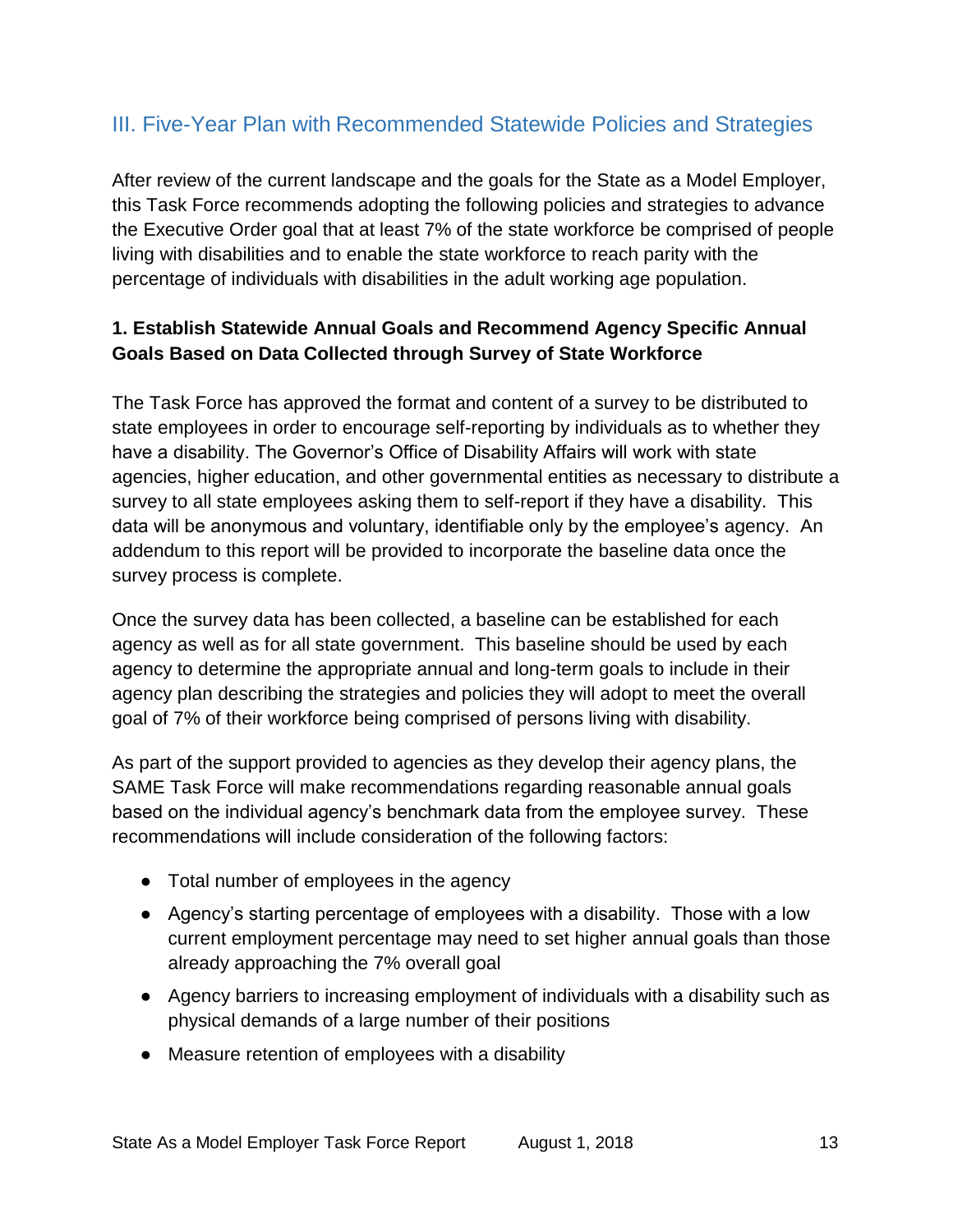#### **2. Facilitate and Encourage Productive Partnerships Between State Agencies and Agencies that Provide Employment Services to Individuals with Disabilities**

The SAME Task Force recommends a comprehensive Point of Contact (POC) system that will increase hiring of people with disabilities by supporting the development of effective partnerships between state agencies and agencies that provide employment services to individuals with disabilities**.**

A comprehensive Point of Contact (POC) system is intended to facilitate the accomplishment of several key strategies to:

(1) increase the access that job applicants with disabilities have to hiring managers in state government,

(2) provide for an effective and efficient means to exchange information relative to job applicants with disabilities,

(3) provide for consistency and uniformity in regards to hiring protocols,

(4) serve as an initial contact for state agencies seeking to hire persons with disabilities, and

(5) serve as a resource to coordinate training and capacity building for American Job Centers (AJCs) in regards to serving persons with disabilities, and most especially those assigned to an Order of Selection Group not being served by the Vocational Rehabilitation program.

The Task Force believes that increased interactions between persons with disabilities and hiring managers in state government will help to dispel myths, stereotypes, biases, and the negative attitudes towards persons with disabilities. This will result in an increase in positive attitudes towards persons with disabilities, and consequently, result in an increase of persons hired.

## **(***1) The Point of Contact (POC) system will increase the access for job applicants with disabilities to hiring managers in state government.*

The primary purpose of Louisiana Rehabilitation Services' (LRS) POC is to facilitate the process by which people get interviewed and increase their employment in Louisiana State Government. Persons with disabilities apply for state government job openings, however, there is no way for hiring managers to determine who they are, which presents a barrier for those departments seeking a more inclusive and diverse workforce. The SAME Task Force recommends that one point of contact will be designated by LRS to act as a conduit of information between LRS and state agency designees relative to persons who are applicants or who have been determined eligible for LRS' vocational rehabilitation program.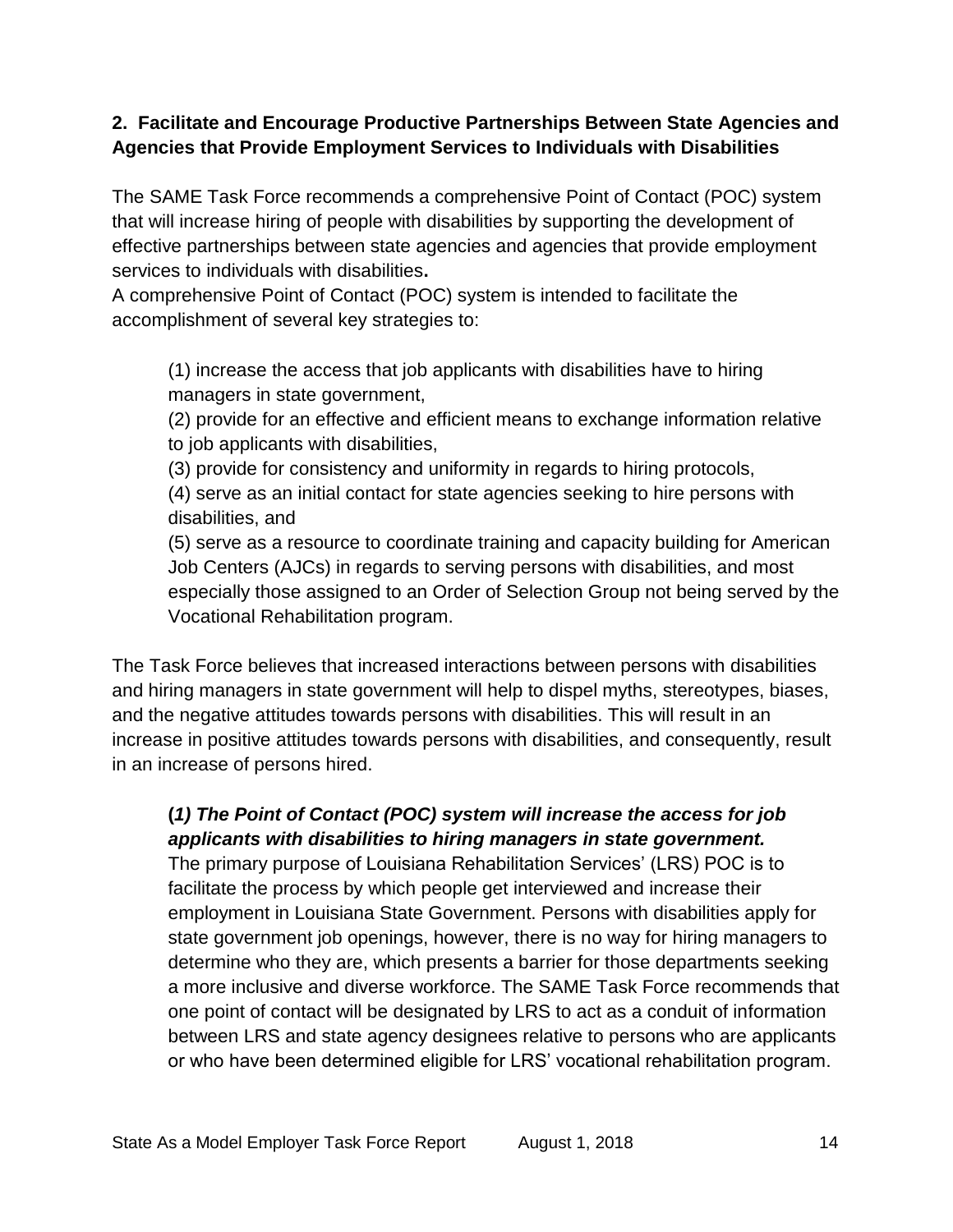One person will be designated in each state department by the department head who will be responsible for communicating with the POC regarding job opening(s) for which they are requesting to be filled by a qualified individual with a disability. The POC will share this information with LRS Counselors and other agencies that serve individuals with disabilities, i.e. Office of Citizens with Developmental Disabilities and Office of Behavioral Health.

The following represent some of the related tasks and activities that would be assigned to the LRS POC in regards to receiving requests from designated staff at state agencies:

- Receive requests from state departments and agencies specifically desiring to hire a person with a disability
- Disseminate requests to LRS counselors and other agencies, as appropriate
- Assist with requesting Civil Service test waivers, as appropriate
- Advocate for applicants with disabilities who meet minimum qualifications in order to increase the number of interviews with hiring managers
- Assist rehabilitation counselors with coordinating interviews, as appropriate

The following represents some of the related tasks and activities that would be assigned to the LRS POC in regards to sharing job applicant information with designated staff at state agencies:

- Receive from rehabilitation counselors the names of persons who have applied for state government employment and job application information
- Disseminate the names and job information to the identified agencies, as appropriate
- Assist with requesting Civil Service test waivers, as appropriate
- Advocate for applicants with disabilities who meet minimum qualifications in order to increase the number of interviews with hiring managers
- Assist rehabilitation counselors with coordinating interviews, as appropriate
- Receive feedback from hiring agency regarding actions taken (interviewed, hired, not hired) to be relayed to the rehabilitation counselor

The POC will be expected to collect and maintain data to evaluate the effectiveness of the system; the data might include such information as numbers referred, interviewed, and employed by department or agency.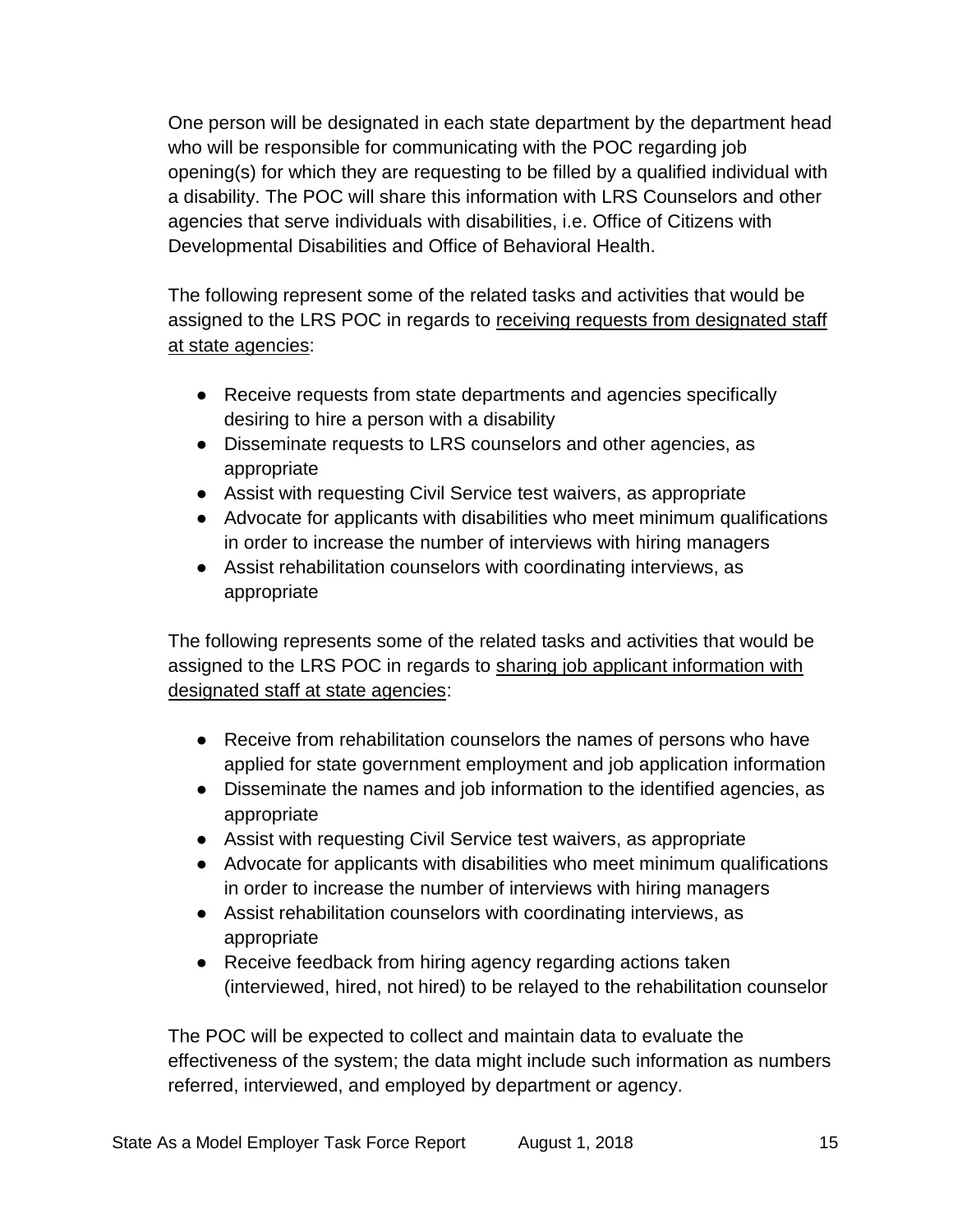#### *(2) The POC system will provide an effective and efficient means to exchange information relative to qualified job applicants with disabilities***.**

The above process will ensure seamless communication regarding job applicants with disabilities and allow for hiring manager considerations.

#### *(3) The POC system will provide consistency and uniformity in regards to hiring protocols.*

The above process will ensure consistency and uniformity of communication regarding job applicants with disabilities and allow for hiring manager considerations.

#### *(4) The POC system will serve as a resource and initial contact for state agencies seeking to hire persons with disabilities***.**

The POC will be available to disseminate resources relative to the vocational rehabilitation program to state agencies. The POC will research, identify, and share best practices to inform and assist state departments in their hiring initiatives, such as the availability of situational assessments, internships, customized employment, supported employment, and work-based learning experiences. The POC will also assist with identifying resources related to diversity, attitudinal, and sensitivity training.

#### *(5) The POC system will serve as a resource to coordinate training and capacity building for American Job Centers (AJCs) in regards to serving persons with disabilities***.**

The POC will coordinate efforts to provide training to staff in the American Job Centers (AJCs). An Office of Workforce Development (OWD) staff person will be designated to work collaboratively with the POC to determine training needs in AJCs, identify training resources, provide information about vocational rehabilitation services, and encourage appropriate referral of persons with disabilities for co-enrollment in AJC/VR programs.

#### **Staffing Recommendation:**

The SAME Task Force recommends funding a position at OWD specifically for this work. By funding a position through OWD, there would not be the restrictions of populations to service as there are for LRS Vocational Rehabilitation staff.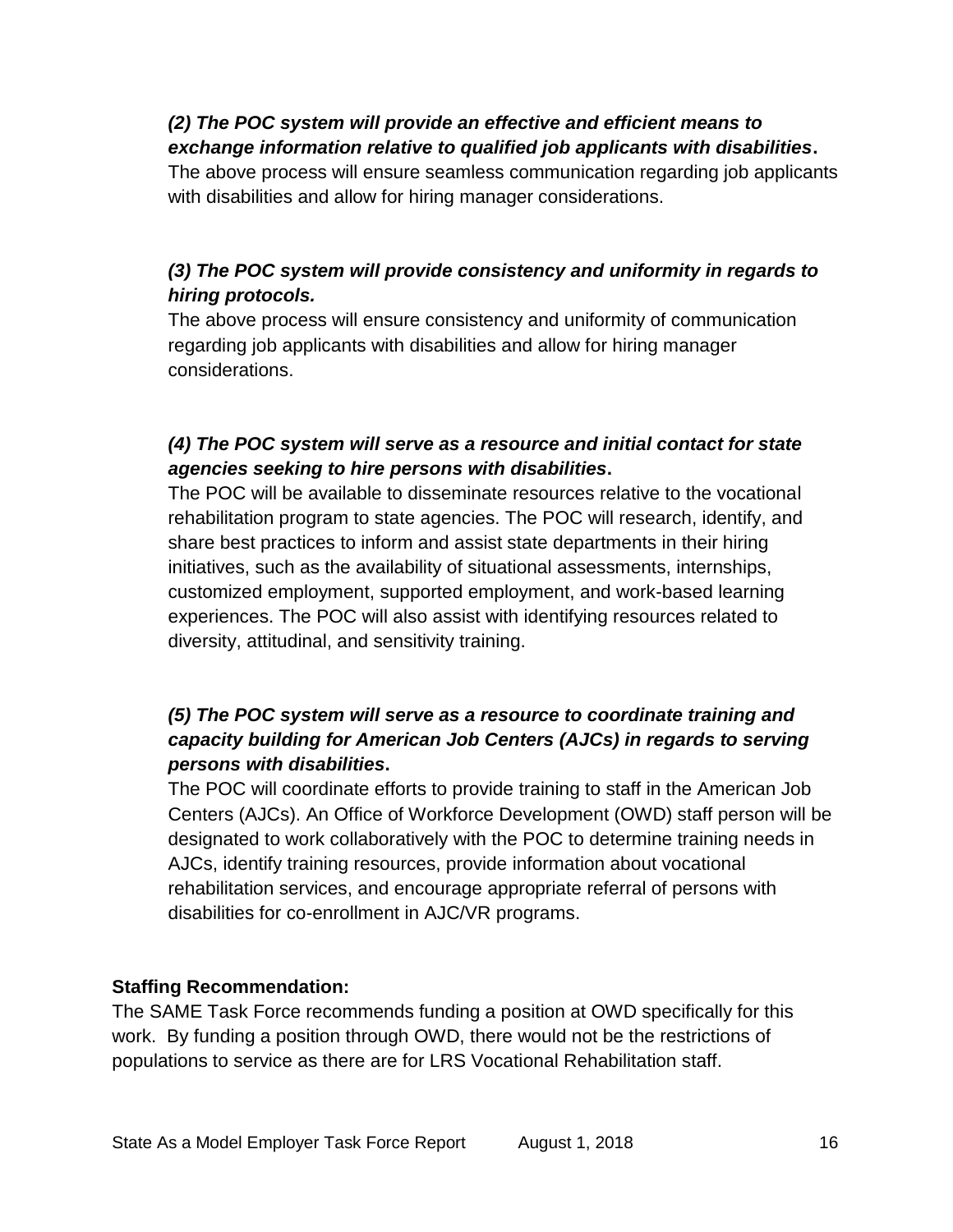#### **3. Expansion of Scope of Civil Service Fast Track Rule, Civil Service Rule 22.8(a)**

The Task Force recommends that State Civil Service expand the use of Rule 22.8(a) by changing the requirement of being a client of LRS to being "an individual deemed eligible for services from a State Vocational Rehabilitation Services or State Blind Services program." This would expand the pool of candidates under CS Rule 22.8(a) to include all individuals in Groups 1 through 5.

#### **4. Develop Comprehensive Three-Tiered LEO Training for Employees, Hiring Managers, and HR Managers**

The SAME Task Force recommends a comprehensive, multi-tiered training program that educates and equips all state government employees with the requisite knowledge and skills that would help to create an environment that values individuals with disabilities. The comprehensive approach would utilize existing methods to deliver the training, to include Louisiana Employees Online (LEO), the Comprehensive Public Training Program (CPTP) administered by Louisiana State Civil Service, training programs available through colleges, universities, and community organizations, and available web-based opportunities. State Civil Service's CPTP Program provides online training to all state employees through the Louisiana State Employees Online (LEO) system. Both online and instructor led classes may be booked through LEO, and employees can see the full range of course offerings there. Some of the current general offerings include the following topics; Customer Service, Stress Management, Dealing with Change, Time Management, Conflict Management, etc. The only current training in LEO briefly referencing disability topics is a Diversity web-based course. State Civil Service plans to have an ADA web-based course go into development at the end of 2018 with an anticipated release in the spring of 2019.

Additional training resources will also be explored/developed, to include instructor led train-the-trainer formats, seminars/workshops, and virtual resources. The various formats will be used to deliver training on a broad range of disability-related topics, such as disability employment etiquette, sensitivity and awareness, requirements related to the Americans with Disabilities Act (ADA), disability communication, etc.

Training on disability related topics will have a positive impact on organizational, cultural, behavioral, and attitudinal change by addressing the negative attitudes, myths, stereotypes, and biases that prevail about the disability population.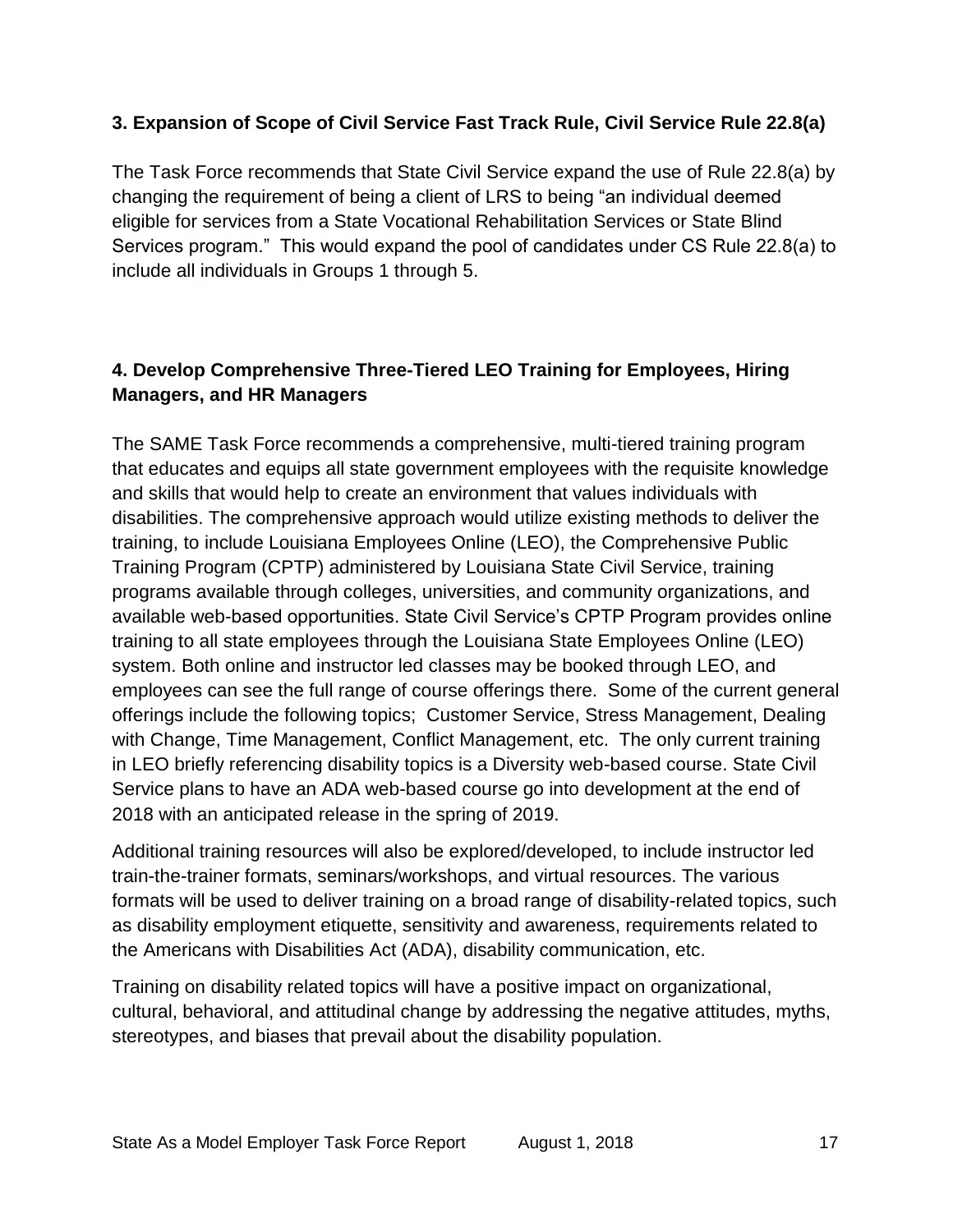#### **5**. **The SAME Task Force Has Developed Recommendations for the Training State Agencies Should Offer to Employees, Hiring Managers, and HR Managers**

The SAME Task Force recognizes that it will take time to develop the comprehensive training described in item 4 above. The Task Force has therefore developed a recommendation for the types of training state agencies will want to offer staff and managers until a comprehensive training can be developed and made available. This recommendation is included in Section IV, Recommended Strategies and Guidelines for Agencies, item 7.

#### **6. Develop proactive, targeted recruitment and outreach efforts to better inform the disability community of state positions for which applications are being accepted**

The SAME Task Force recommends that the State Point of Contact and the Task Force work with individual state agencies to find avenues for informing individuals of state openings and this initiative. Avenues for outreach might include independent living centers, Families Helping Families, school transition events, as well as advocacy and service organizations.

#### **7. Call for Early Adopter Agencies to Pilot Best Practices to Provide Concrete Guidance for All State Agencies**

The SAME Task Force recommends implementing a workforce pilot comprised of Early Adopter State Agencies committed to prioritizing the hiring of individuals with disabilities.. The results of these pilots can assist other agencies as they implement and revise their agency plans.

The Task Force would look for three to five Early Adopter agencies. Early Adopters are those state agencies that commit to generating immediate opportunities for citizens with disabilities to compete and gain meaningful employment in actual positions within state government through proactive strategies. These strategies might include: working with LRS, OCDD, and the AJC to identify and place at least five individuals over a nine month period;, training staff in cutting edge strategies for placing individuals with significant disabilities including customized employment, job carving and job sharing;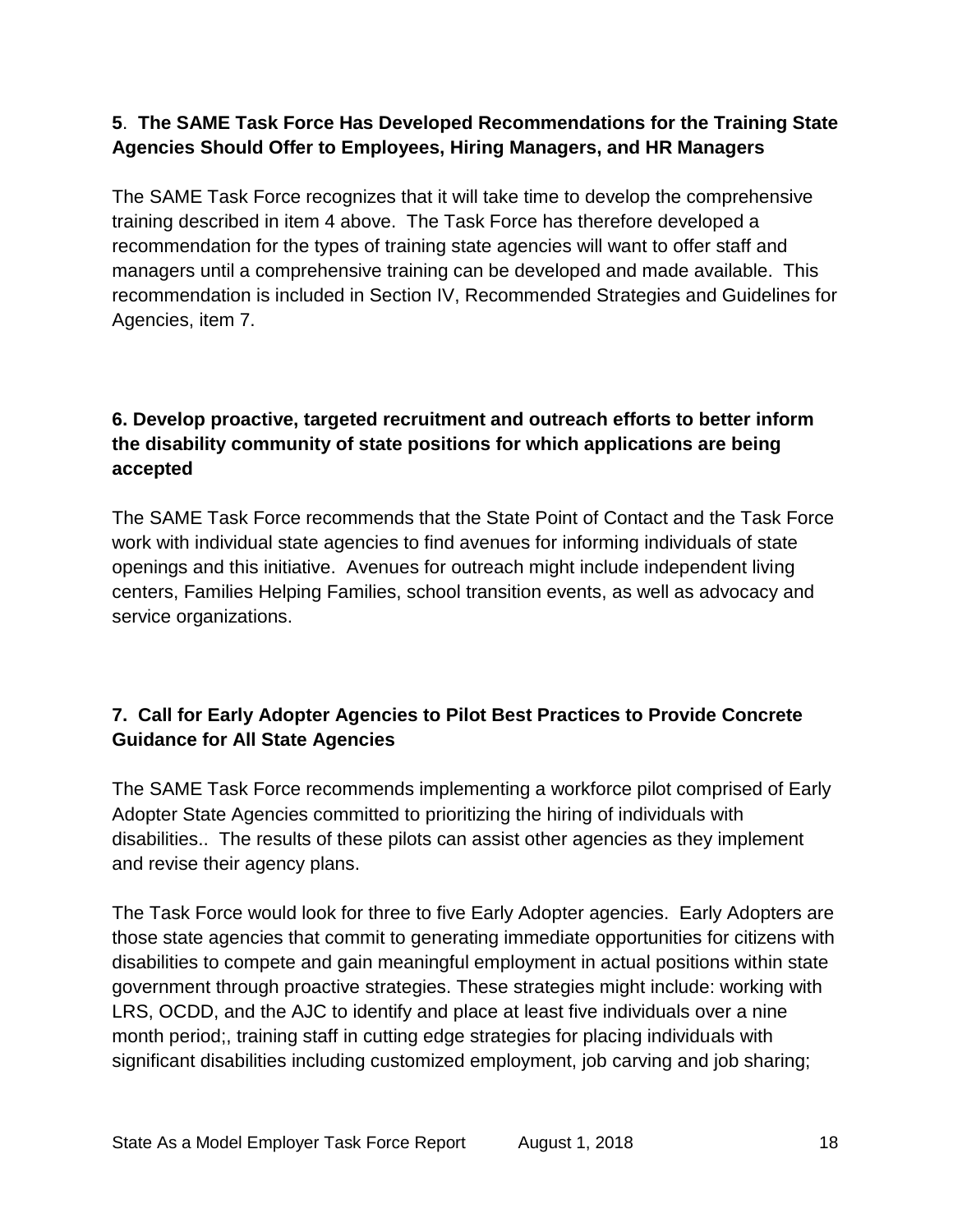providing training to managers in workplace accommodations and disability etiquette; developing at least one partnership with a community provider of employment services to support recruitment efforts; developing partnerships to provide internship opportunities: and developing a mechanism to track hires achieved through the pilot efforts. The results of these pilots would be highlighted at the SAME summit with special recognition of agency efforts and presentation of their strategies and best practices.

#### **8. Host a SAME Summit to Publicize the State as Model Employer and "roll-out" SAME hiring initiatives.**

The Task Force recommends that the State host a SAME summit on or before November 2019 that will further publicize state hiring initiatives and provide additional outreach to individuals with disabilities, the community of providers that support them, and the business community. The Summit will be scheduled for a time after agency plans have been completed, the survey results have been compiled, annual goals have been established, and agencies have begun to implement their plans.

#### **9. Continuation of SAME Task Force Work**

The Task Force recommends that it continue to convene on an ongoing basis to provide continued guidance to State agencies, to oversee the collection, analysis, and monitoring of outcome measurements, and to recommend additional statewide strategies to achieve goals of the Executive Order. Areas in which the Task Force will continue to offer guidance and recommendations include but will not be limited to:

- Oversee the completion of the survey of state employees to obtain a baseline measurement of numbers of individuals with disabilities employed by State agencies and State affiliated agencies;
- Upon review of baseline data and in accordance with the Governor's Executive order, recommend annual goals that will enable the state workforce to reach parity with the percentage of working age people with disabilities in Louisiana;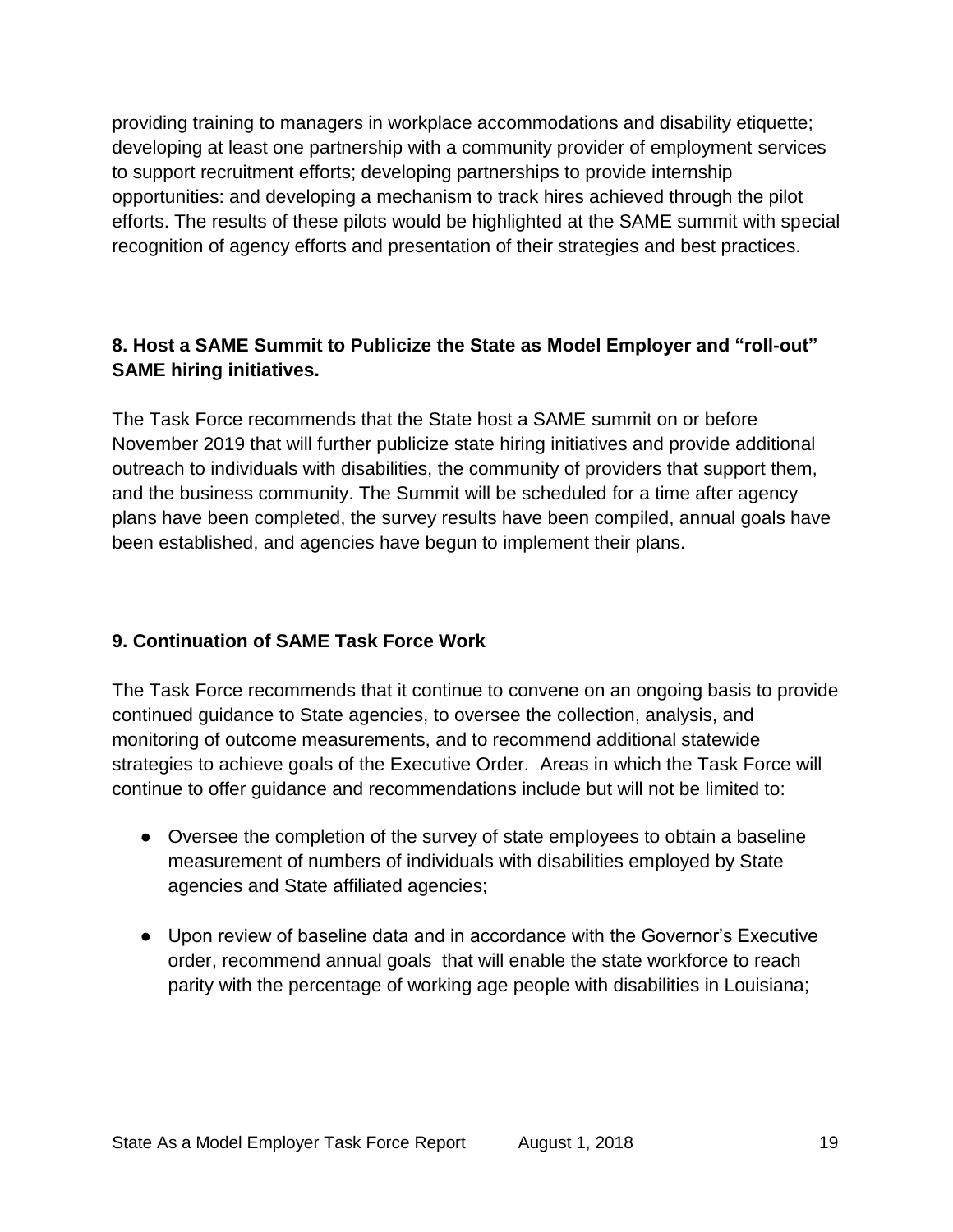- Oversee development of three-tiered Louisiana Employment Online (LEO) training on disability related workforce issues including training for state employees, state agency hiring managers, and HR staff and managers;
- Monitor and evaluate civil service fast-track mechanisms including suggested revisions of the test exemption rule and increased agency use of test exemption rule and test accommodation by applicants;
- Sponsor and encourage public events highlighting SAME work and state agency collaboration in outreach targeted to effective recruitment of individuals with disabilities;
- Ongoing reporting to Governor and state agencies describing and evaluating ongoing strategies and progress under the SAME initiative including submission of state agency plans mandated by the Executive Order, utility and effectiveness of point of contact system, implementation of state agency training initiatives, outcomes of early adopter initiatives, implementation of internship initiatives, exemplary partnerships with LRS, OCDD, LWC and other state agencies supporting hiring of individuals with disabilities, revisions of Civil Service rules, utilization of WAE (When Actually Employed) temporary part-time opportunities within Civil Service guidelines, and promising results achieved through best practices implemented by state agencies;
- Suggest additional recommendations and strategies based on review of strategies implemented and outcomes achieved;
- Develop partnership with a variety of consumer-driven organizations to help spread the word of the SAME initiative.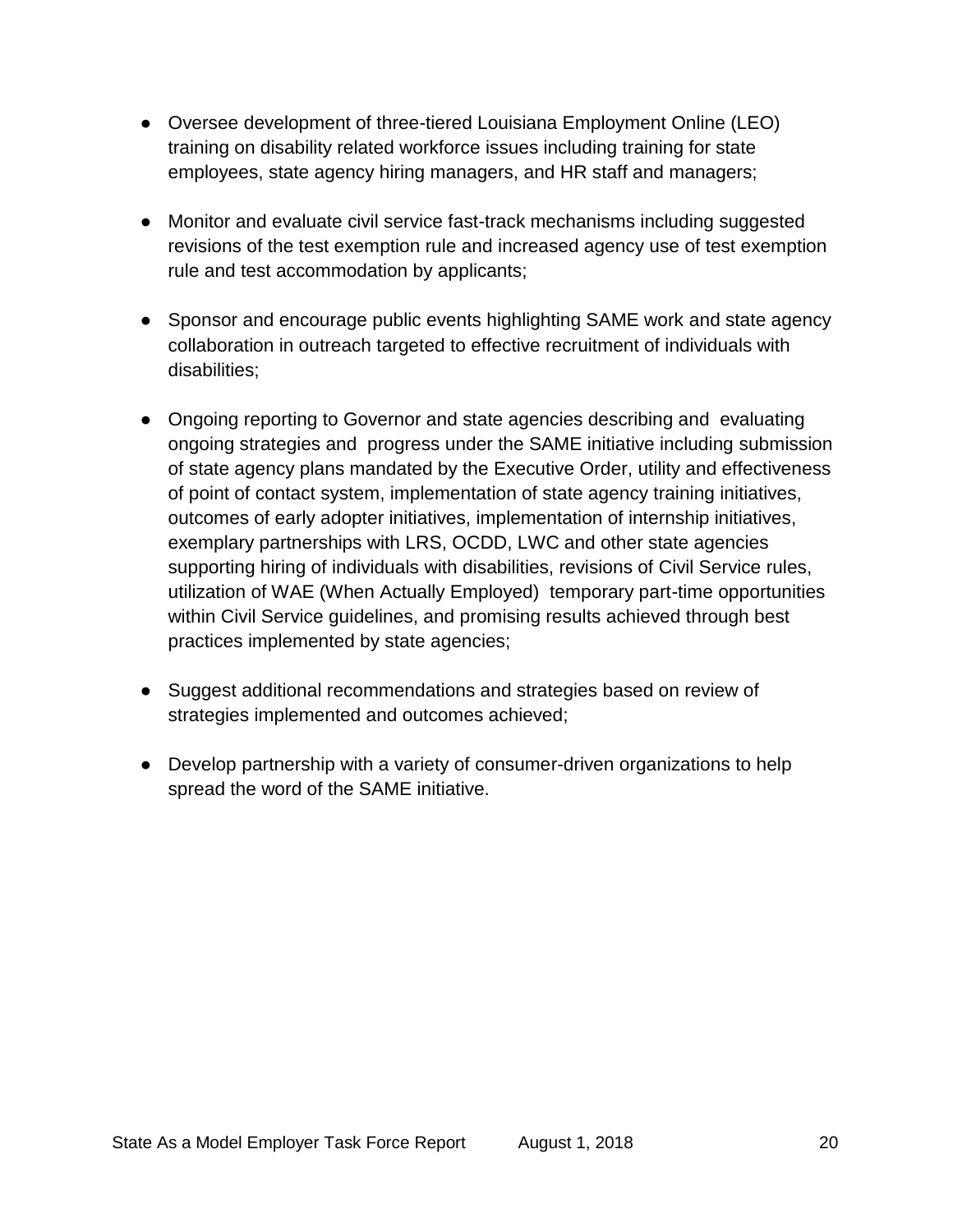# **IV. Recommended Strategies and Guideline for Agencies**

Under the State as Model Employer Executive Order, each agency is required to submit an agency plan designed to expand the recruitment, hiring, retention, and promotion of individuals with disabilities by October 31, 2018. The Task Force has developed recommended strategies and policies that state agencies are encouraged to review and consider as they are developing and implementing these agency plans. The Task Force also encourages each agency to develop their own innovative and agency-specific goals and strategies and to share them with the Task Force and colleagues at other agencies.

#### **1. Agency Point of Contacts Should Be Expected to Communicate Regularly with LRS Single Point of Contact**

The Task Force emphasizes that the effectiveness of the ongoing work between the agency single point of contact and the LRS single point of contact will be important to the success of this SAME initiative. The Task Force recommends that each state agency plan set expectations for how often the agency single point of contact should meet or talk by phone with the LRS single point of contact.

#### **2. Create a Specific Process for Agency to Work with LRS Single Point of Contact**

Each agency will want to provide guidelines for its point of contact that will encourage those designated individuals to take a proactive approach to recruitment and hiring of individuals with disabilities. These guidelines should include an expectation that points of contacts will review the skills and qualifications of individuals served by LRS and then review and highlight job openings that would be good opportunities for particular individuals or specific subsets of LRS candidates. Agencies should expect points of contacts to be familiar with customized employment strategies, job carving, and job sharing strategies so that they can work with hiring managers to match department needs with qualified candidates with disabilities. Agencies will also want points of contacts to understand supported employment job coaching and serve as a liaison with hiring managers to encourage them to work closely with job coaches to help individuals learn and adapt to their jobs. Finally, agencies may want points of contact to work with department heads to determine where there is a need for a WAE (see recommendation 4 below) position and to match that need with a candidate with a disability served by LRS or another agency that supports individuals with disabilities.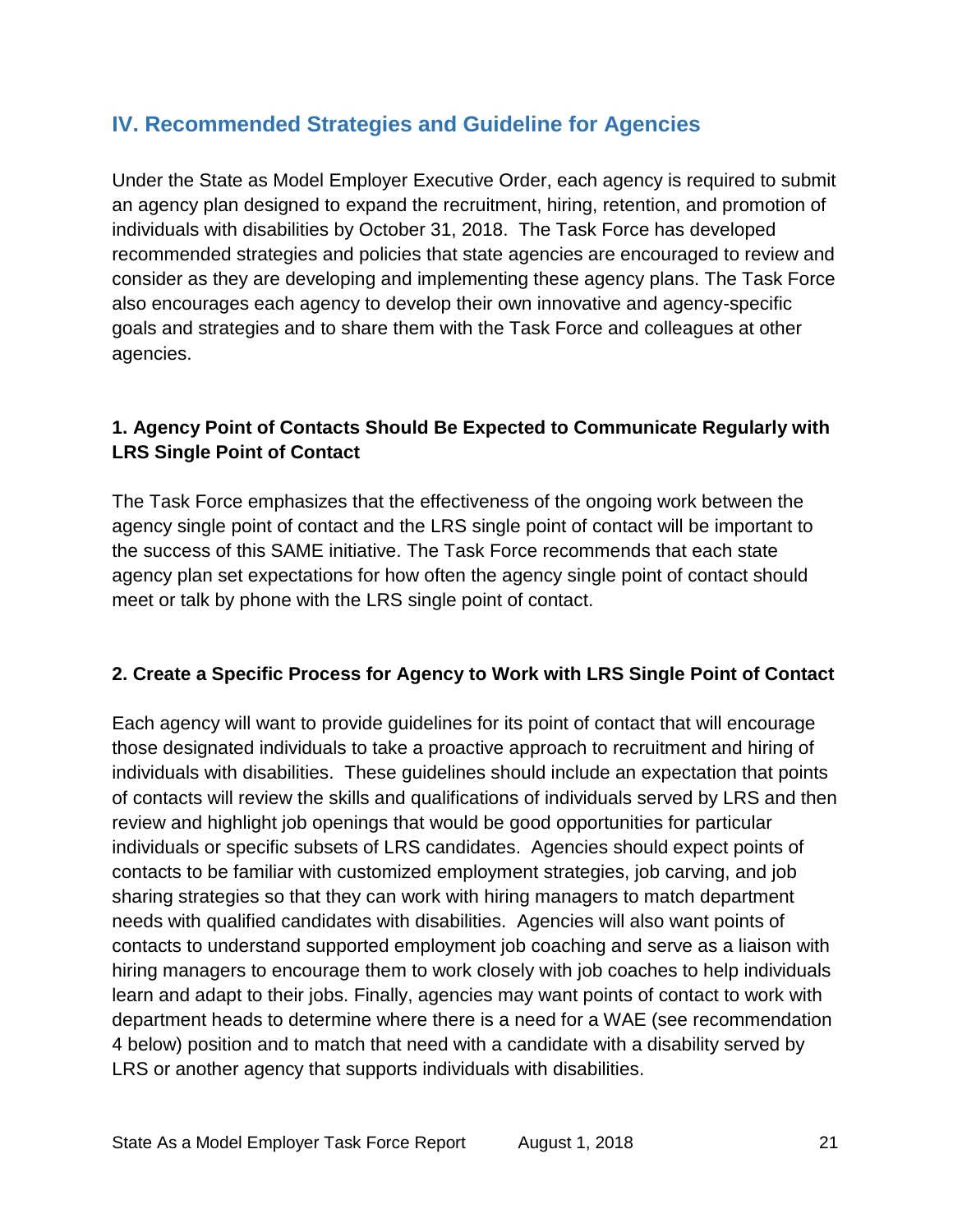#### **3. Train Staff in Hiring Strategies that Can Expand Opportunities for Individuals with Disabilities Including Customized Employment Strategies.**

Customized Employment is a flexible process based on an individualized match between the strengths, conditions, and interests of a job candidate and the identified business needs of an employer. Customized Employment utilizes an individualized approach to employment planning and job development and considers the unique needs of the job seeker and the employer.

### **4. Consider Use of WAE Part-time Jobs for People Who Are Not Seeking Full Time Employment.**

The Task Force recommends that agencies utilize available WAE (When Actually Employed) part-time positions as opportunities to employ individuals with disabilities in those instances when these applicants are not looking for full-time employment. Such temporary, part-time positions can serve as a means to further develop skills in these candidates as well as evaluate how they perform the duties assigned. Ideally, such part-time positions will allow the individuals with disabilities to demonstrate their value to the organization and eventually lead to a more permanent appointment with the agency. Hiring should not be limited to such part-time work though, and the Task Force encourages agencies to hire candidates with disabilities into full-time jobs filled through traditional as well as targeted recruitment strategies.

#### **5. Create Program to Work with LRS, and Secondary and Post-Secondary Programs to Develop Meaningful Paid Internships.**

Consistent with the Task Force finding that paid internships can lead to state employment**,** the Task Force recommends the development of a comprehensive internship program that can utilize already available pre-employment transition funding to support paid internships at state agencies. As a result of the Workforce Innovation and Opportunity Act (WIOA) of 2014, state VRs, including LRS, are required to provide five Pre-Employment Transition Services (Pre-ETS) to students ages 16 - 21 with disabilities. Pre-ETS services promote movement from school to post-school activities, including post-secondary education and competitive, integrated employment. One of the required services is Work Based Learning Experiences (WBLE). WBLE's are shortterm employment, apprenticeships, internships, job shadowing, mentoring opportunities, and work-site tours to learn about necessary job skills in the community and to prepare students with disabilities for employment opportunities, including supported employment. This recommended initiative can capitalize on several current successful collaborations between LRS and secondary and post-secondary programs.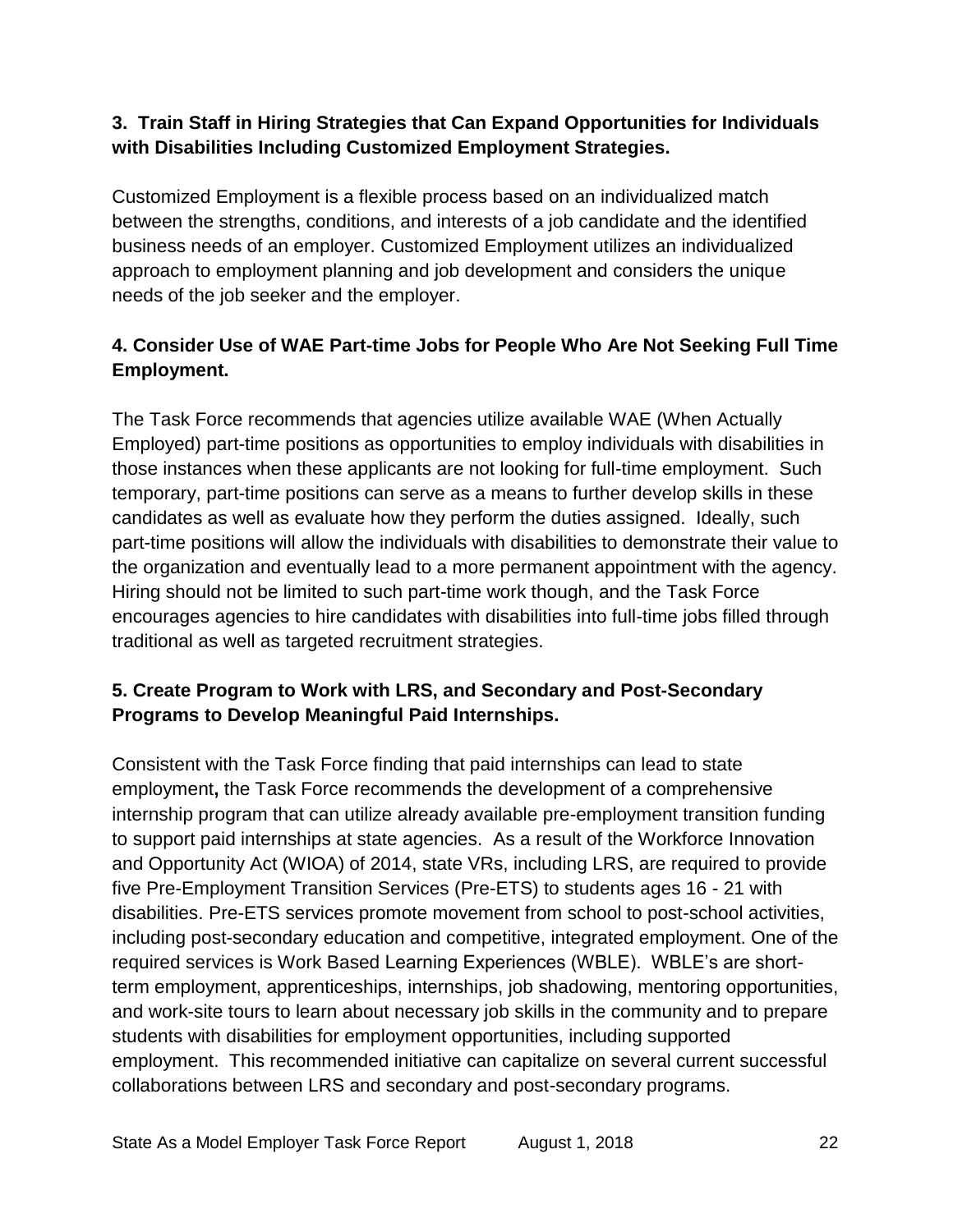#### **6. Encourage Agency HR staff to Attend Disability Job Fairs.**

The Task Force recommends that agencies include in their plans an expectation that HR staff attend disability job fairs to recruit and educate job seekers with disabilities about opportunities at their agency. Job Fairs are an opportunity for employers to recruit qualified employees who are seeking employment. October is National Disability Employment Awareness month and diversity job fairs are held during October throughout the state. Job fairs are hosted by the American Job Center in Lake Charles every quarter. Recruiters who attend job fairs, whether these are disability specific or general, should be trained on how to engage with people with disabilities at these events.

#### **7. Include in the Agency Plans a Requirement that the Following Types of Training Be Provided to Staff**

The SAME Task Force recommends the following types of training for certain specified levels of staff.

All Employees:

● Training in disability awareness and disability etiquette

Hiring Managers and Supervisors:

- Training in disability awareness and disability etiquette.
- Training in accommodations, workplace rights, interviewing

HR Managers:

- Training in disability awareness and disability etiquette
- Training in accommodations, workplace rights, interviewing
- Training in recruitment and hiring strategies including customized employment.

The chart in Addendum 1 includes training resources that can help state agencies in their selection of trainings.

Since knowledge on the part of supervisors, hiring managers, and HR managers in workplace rights and recruiting is essential to hiring and retention of individuals with disabilities, this report also includes specific recommendations for agencies regarding training in these areas.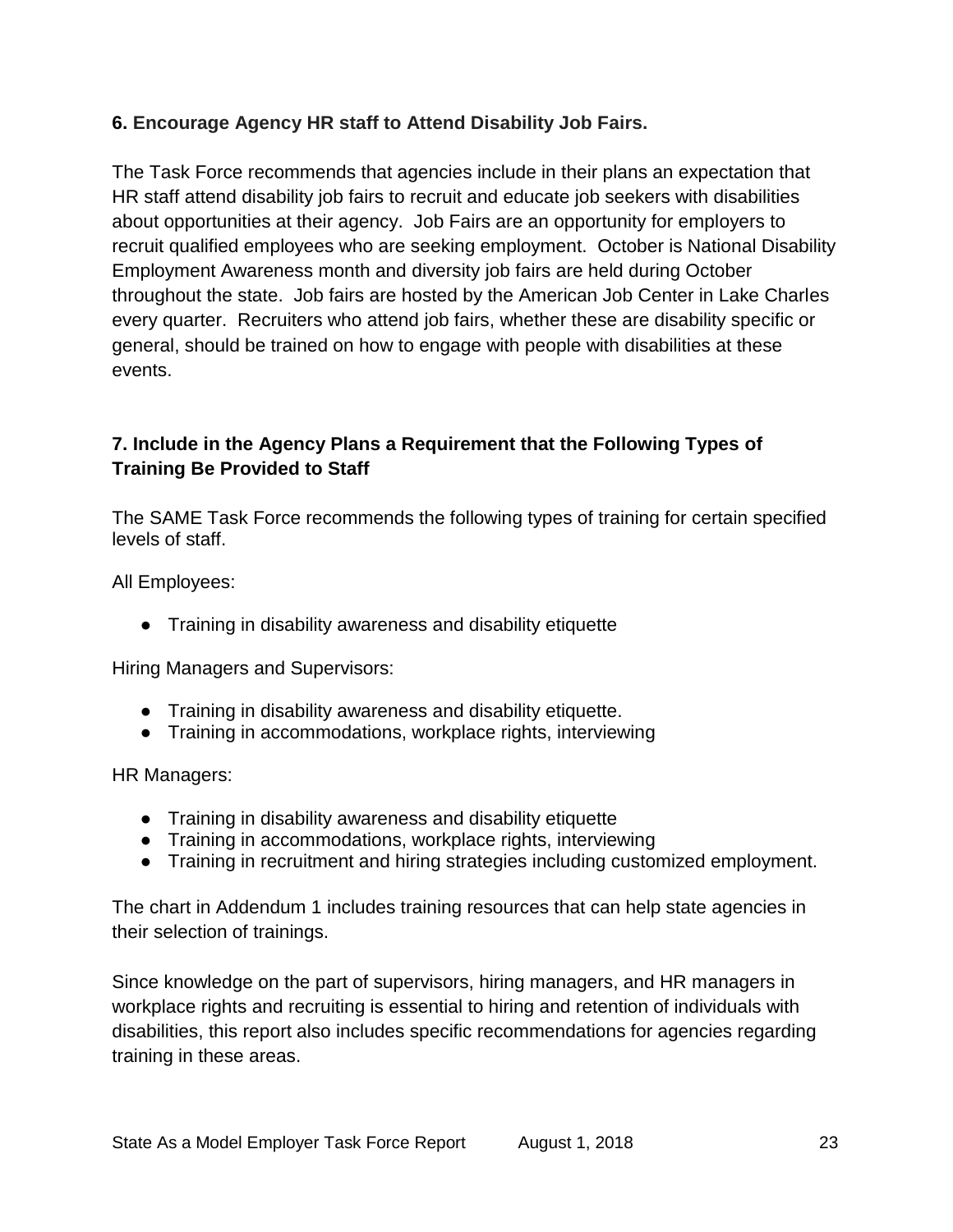#### **8. Include in Agency Plans a Requirement that HR managers, Hiring Managers, and Supervisors Receive Trainings in Reasonable Accommodations and Other Workplace Rights Topics**

The SAME Task Force strongly recommends that each state agency plan include the requirement that all HR managers, hiring managers, and supervisors receive training in reasonable accommodations and the workplace rights of individuals with disabilities. Appended to this report is a listing of trainings and educational materials, among which are a selection of trainings on these topics. [

#### **9. Publicize to All Staff the Availability of Information, Education, and Training on the Right to Reasonable Accommodation and Workplace Rights for Individuals with Disabilities.**

The SAME Task Force urges state agencies to include in their plans a requirement that agencies publicize to all employees on at least an annual basis the availability of free trainings and educational materials regarding the right to reasonable accommodations in the workplace for individuals with disabilities and designate a particular department or staff person to be responsible for publicizing this information. Making this information available is key to maintaining a disability inclusive work environment.

#### **10. Designate a Resource Person within the Agency for Supervisors to Receive Guidance on Workplace Accommodation Issues**

Each agency should designate a person for supervisors to contact regarding workplace accommodations. This designee should be required to have continued training and education in ADA requirements and processes. Supervisors should be aware that there is such a designee. The designee should have contacts with state agencies, such as LRS or OCDD, as well as external agencies that can be a resource regarding workplace accommodations.

#### **11. Include in Job Postings Statements that Highlight the Commitment to Employ Individuals with Disabilities.**

The Task Force recommends that agencies include verbiage on their websites and in job postings encouraging candidates with disabilities to apply to advertise their support of the Employment First philosophy and initiative, such as "Louisiana is a State as a Model Employer for individuals with disabilities."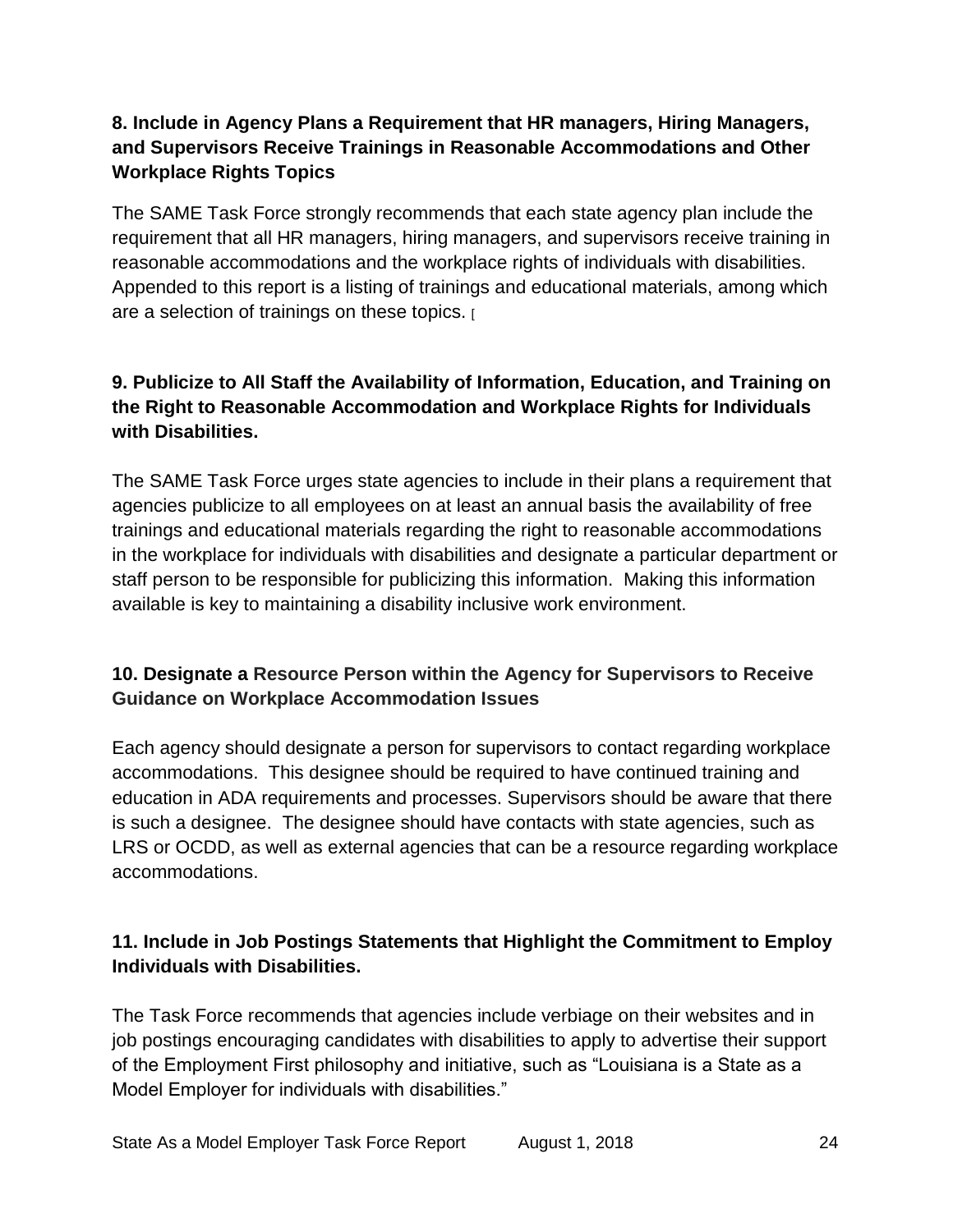# **Addendum 1: Training Resources Chart**

Training Programs (3)

| Source                                                                                                                                                                                                                                | <b>Training Topic</b>                                                                                                                                                                                                                                                                                                                                                                                                                        | Format                              | Cost                                         |
|---------------------------------------------------------------------------------------------------------------------------------------------------------------------------------------------------------------------------------------|----------------------------------------------------------------------------------------------------------------------------------------------------------------------------------------------------------------------------------------------------------------------------------------------------------------------------------------------------------------------------------------------------------------------------------------------|-------------------------------------|----------------------------------------------|
| <b>Great Plains ADA Center while</b><br>policy and programming is<br>overseen by the University of<br>Missouri- College of Human and<br>Environmental Sciences, School<br>of Architectural Studies<br>https://www.adacoordinator.org/ | <b>ADA Coordinator</b><br><b>Training Certification</b><br><b>Program (ACTCP) -</b><br>developed in response to<br>a need for both quality<br>training on the Americans<br>with Disabilities Act and a<br>mechanism to verify<br>completed training and<br>depth of knowledge base<br>on ADA issues.<br><b>ACTCP Certification</b><br>shows employers they<br>have the knowledge base<br>necessary to be an<br>effective ADA<br>Coordinator. | In-person &<br>Online<br>Training   | \$300                                        |
| Milt Wright & Associates, Inc.<br>http://www.miltwright.com/                                                                                                                                                                          | <b>WINDMILLS</b> - Leveling<br>the Playing Field<br><b>CHANGING THE</b><br><b>PERCEPTION OF</b><br><b>ABILITIES TRAINING</b><br><b>PROGRAM</b>                                                                                                                                                                                                                                                                                               | $11 - 1$ hr.<br>training<br>modules | Guide<br>\$550<br><b>Training CD</b><br>\$50 |
| <b>Certified Employment Support</b><br>Professional (CESP) National<br>Certification<br>http://apse.org/certified-<br>employment-support-<br>professional/faq/                                                                        | The CESP™ national<br>guidelines to validate and<br>support the training<br>currently provided in the<br>field. The certification<br>program falls under the<br>oversight of the<br><b>Employment Support</b><br><b>Professional Certification</b><br>Council (ESPCC),<br>established by the APSE<br>Board of Directors.                                                                                                                     | Certification<br>Exam               | \$199                                        |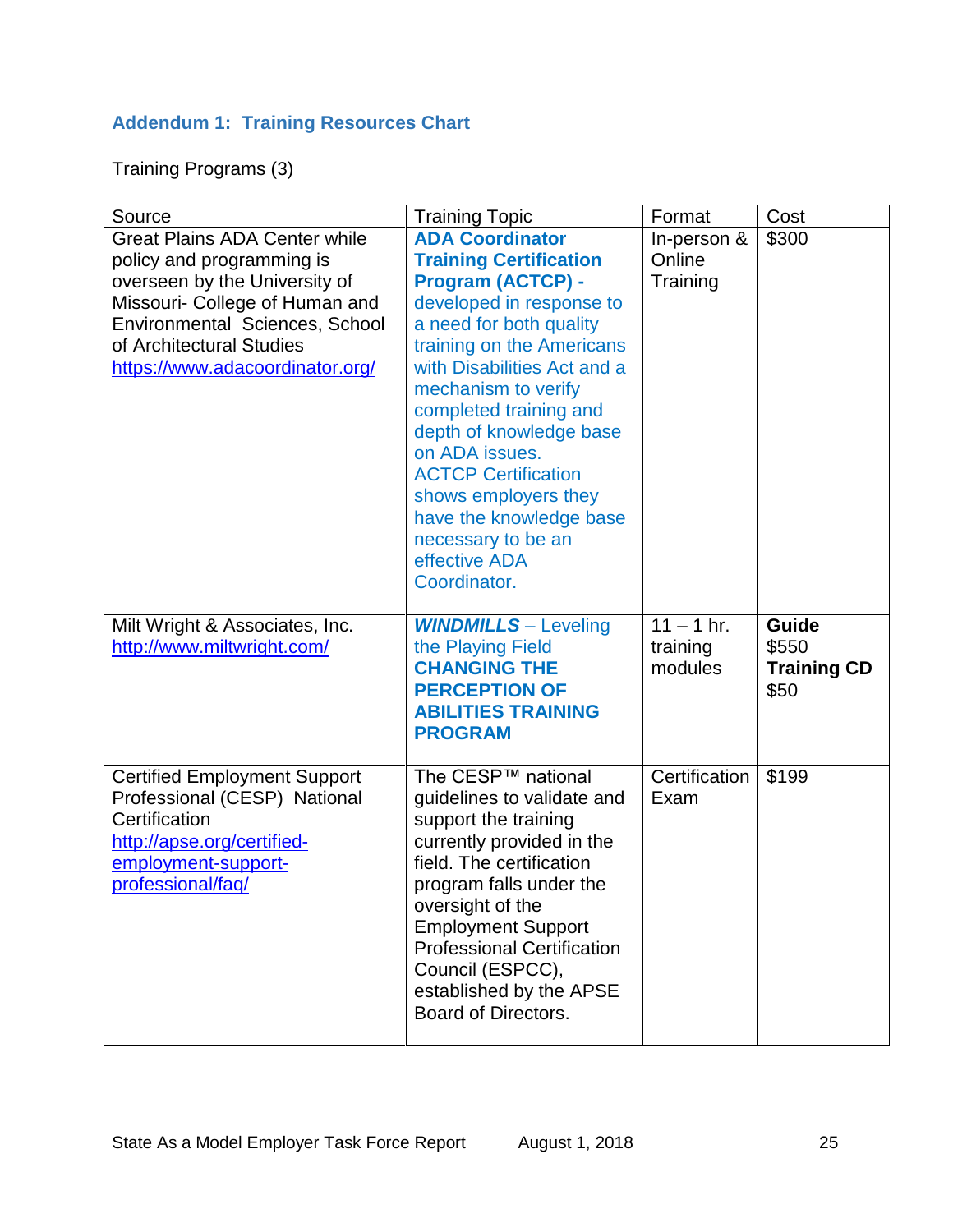Webinars (37)

| Source                        | <b>Training Topic</b>                                                    |  |
|-------------------------------|--------------------------------------------------------------------------|--|
| <b>EARN Employer</b>          | Hiring & Keeping the Best: Creating Effective Talent Acquisition         |  |
| Assistance and                | & Retention Processes                                                    |  |
| <b>Resource Network on</b>    |                                                                          |  |
| <b>Disability Inclusion</b>   | <b>Building the Pipeline: Successful Strategies for Recruiting &amp;</b> |  |
| http://www.askearn.org/       | <b>Hiring People with Disabilities</b>                                   |  |
| news-events/webinars/         |                                                                          |  |
|                               | <b>Key Steps and Strategies for Workforce Recruitment Program</b>        |  |
| <b>Free Archived Webinars</b> | (WRP) Students and Graduates                                             |  |
|                               |                                                                          |  |
|                               | Intro to Accessibility: What Employers Need to Know to Create a          |  |
|                               | <b>Technology Accessible Workplace</b>                                   |  |
|                               |                                                                          |  |
|                               | Tapping the Talents of America's Heroes: Hiring & Retaining              |  |
|                               | <b>Disabled Veterans</b>                                                 |  |
|                               |                                                                          |  |
|                               | <b>Strategies for Retaining Talent after Injury or Illness</b>           |  |
|                               |                                                                          |  |
|                               | <b>Ensuring Your Virtual Doors are Open: A Key Component of</b>          |  |
|                               | <b>Disability Inclusion</b>                                              |  |
|                               |                                                                          |  |
|                               | NILG - Building a Disability-Inclusive Talent Pipeline                   |  |
|                               |                                                                          |  |
|                               | Tapping the Talents of Veterans with Disabilities Steps to               |  |
|                               | <b>Success</b>                                                           |  |
|                               |                                                                          |  |
|                               | <b>Disability Diversity in the Higher Education Workforce</b>            |  |
|                               |                                                                          |  |
|                               | <b>Talent Matters: Leveraging Disability-Inclusive Outreach &amp;</b>    |  |
|                               | <b>Recruitment Strategies</b>                                            |  |
|                               |                                                                          |  |
|                               | Do Ask, Do Tell: Tapping the Power of Disability Diversity &             |  |
|                               | <b>Encouraging Self-Identification</b>                                   |  |
|                               |                                                                          |  |
|                               | <b>Cultivating Talent for Tomorrow: The Value of Interns With</b>        |  |
|                               | <b>Disabilities</b>                                                      |  |
|                               |                                                                          |  |
|                               | Accommodating Employees with Mental Health Disabilities in               |  |
|                               | <b>Higher Education</b>                                                  |  |
|                               |                                                                          |  |
|                               | Opening the Doors to People with Disabilities: Part 1                    |  |
|                               |                                                                          |  |
|                               | Opening the Doors to People with Disabilities: Part 2                    |  |
|                               |                                                                          |  |
|                               | <b>Disclosing Disability: What You Need to Know</b>                      |  |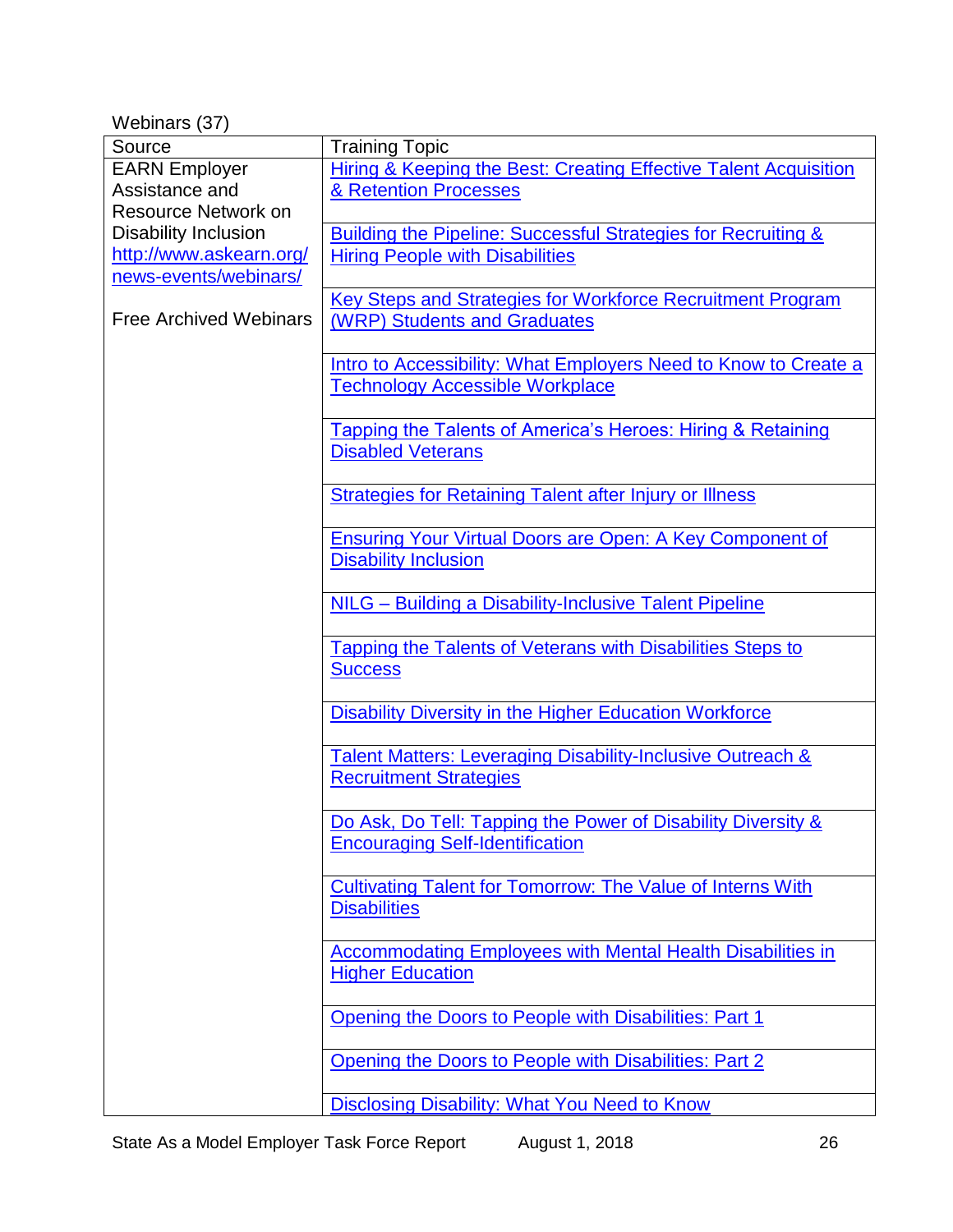| <b>Build the Pipeline: Effective Disability Outreach and Recruitment</b>                        |
|-------------------------------------------------------------------------------------------------|
| Section 508 Best Practices Webinar: Ten Top Strategies For<br><b>Implementing Section 508</b>   |
| Disability Focused Employee Resource Groups: Strategies and<br><b>Best Practices</b>            |
| Creating Linkages for Effective Recruitment of Candidates with<br><b>Disabilities</b>           |
| <b>EEOC Charge Data: What We can Learn About the Employment</b><br>of Persons with Disabilities |
| <b>The Aging Workforce</b>                                                                      |
| <b>USBLN® Disability Supplier Diversity Program</b>                                             |
| Workforce/Veterans - What Can I Do To Welcome Our Veterans<br><b>Back into the Workforce?</b>   |

|                              | <b>Customized Employment: Moving Beyond the Basics</b>            |
|------------------------------|-------------------------------------------------------------------|
| <b>Office of Disability</b>  | <b>Emerging Workplace Technologies and Vision Loss</b>            |
| <b>Employment Policy</b>     |                                                                   |
| https://www.dol.gov/ode      | <b>Expanding Accessibility Awareness in Higher Ed</b>             |
| p/resources/PEAT.htm         |                                                                   |
| Partnership on               | <b>Creative Recruiting Strategies for the Digital Age</b>         |
| Employment &                 |                                                                   |
| <b>Accessible Technology</b> | <b>Making Tech Fields Accessible</b>                              |
| (PEAT) - monthly PEAT        |                                                                   |
| Talks speaker series         | <b>Implementing Accessible Workplace Tech: PDF Accessibility</b>  |
| Free 1Hour On-line           |                                                                   |
|                              | <b>Implementing Accessible Workplace Tech: Videos</b>             |
|                              | and Accessibility                                                 |
|                              | <b>Fostering a Culture of Inclusion and Accessibility in</b>      |
|                              | the Workplace                                                     |
|                              |                                                                   |
|                              | The ADA and Accessible Workplace Technology                       |
|                              |                                                                   |
|                              | <b>Building Accessible Online Recruiting and Hiring Systems</b>   |
|                              |                                                                   |
|                              | <b>Accessibility and the Seven Principles of Universal Design</b> |
|                              |                                                                   |
|                              | <b>GettingHired</b>                                               |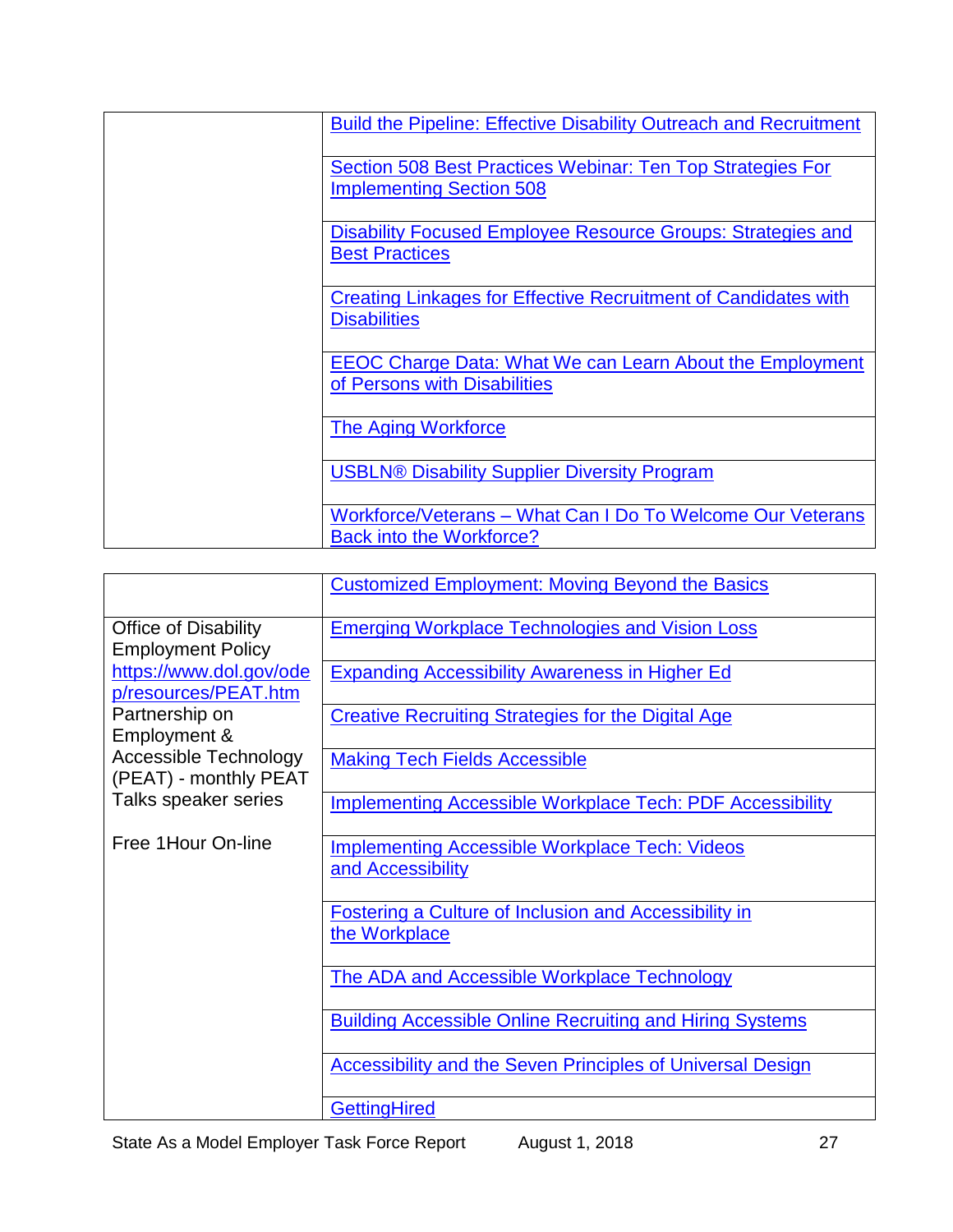Resources/Fact Sheets/Publications (26)

| Source                                   | <b>Topic</b>                                            |
|------------------------------------------|---------------------------------------------------------|
| <b>EARN Employer Assistance and</b>      | <b>Expressing a Commitment to Disability Inclusion</b>  |
| <b>Resource Network on Disability</b>    | <b>Finding Candidates with Disabilities</b>             |
| Inclusion - Recruitment & Hiring         | <b>Job Descriptions</b>                                 |
| http://www.askearn.org/topics/           | <b>Interviews</b>                                       |
|                                          | <b>Disabled Veterans</b>                                |
| <b>Free Flyers and Fact Sheets</b>       | <b>Internships</b>                                      |
|                                          | <b>Workforce Recruitment Program (WRP)</b>              |
|                                          | Apprenticeships                                         |
|                                          | <b>Mentoring</b>                                        |
| <b>EARN Retention &amp; Advancement</b>  | <b>Workplace Flexibility</b>                            |
| http://www.askearn.org/topics/           | <b>Employee Resource Groups (ERGs)</b>                  |
|                                          | <b>Stay at Work/Return to Work</b>                      |
| <b>Free Flyers and Fact Sheets</b>       | <b>Disability Etiquette</b>                             |
|                                          | <b>Older Workers</b>                                    |
|                                          |                                                         |
| <b>EARN Creating an Accessible and</b>   | <b>Physical Accessibility</b>                           |
| <b>Welcoming Workplace</b>               |                                                         |
| http://www.askearn.org/topics/           | <b>Technological Accessibility</b>                      |
|                                          |                                                         |
| <b>Free Flyers and Fact Sheets</b>       | <b>Attitudinal Awareness</b>                            |
|                                          |                                                         |
| <b>EARN Laws &amp; Regulations</b>       | <b>Workforce Innovation and Opportunity Act of 2014</b> |
| http://www.askearn.org/topics/           | (WIOA)                                                  |
|                                          | <b>Employer Financial Incentives</b>                    |
| <b>Free Flyers and Fact Sheets</b>       | Americans with Disabilities Act of 1990 (ADA)           |
|                                          | <b>Learn about National Disability Employment</b>       |
|                                          | <b>Awareness Month (NDEAM)</b>                          |
| <b>EARN State Government</b>             | <b>State Government Employment</b>                      |
| Employment                               |                                                         |
| http://www.askearn.org/topics/           |                                                         |
| <b>Free Flyers and Fact Sheets</b>       |                                                         |
|                                          |                                                         |
| US DOL Employment and Training           | Disability and Employment Community of Practice         |
| Administration                           | https://disability.workforcegps.org/                    |
| https://doleta.gov/disability/resources/ | Workforce GPS Disability Employment Initiative          |
|                                          | (DEI) page https://dei.workforcegps.org/                |
| <b>Free Flyers and Fact Sheets</b>       | Section 188 Disability Reference Guide                  |
|                                          | https://www.dol.gov/oasam/programs/crc/188Guide<br>.htm |
|                                          | <b>Disability Employment Policy Resources</b>           |
|                                          | https://www.dol.gov/odep/resources/                     |
|                                          |                                                         |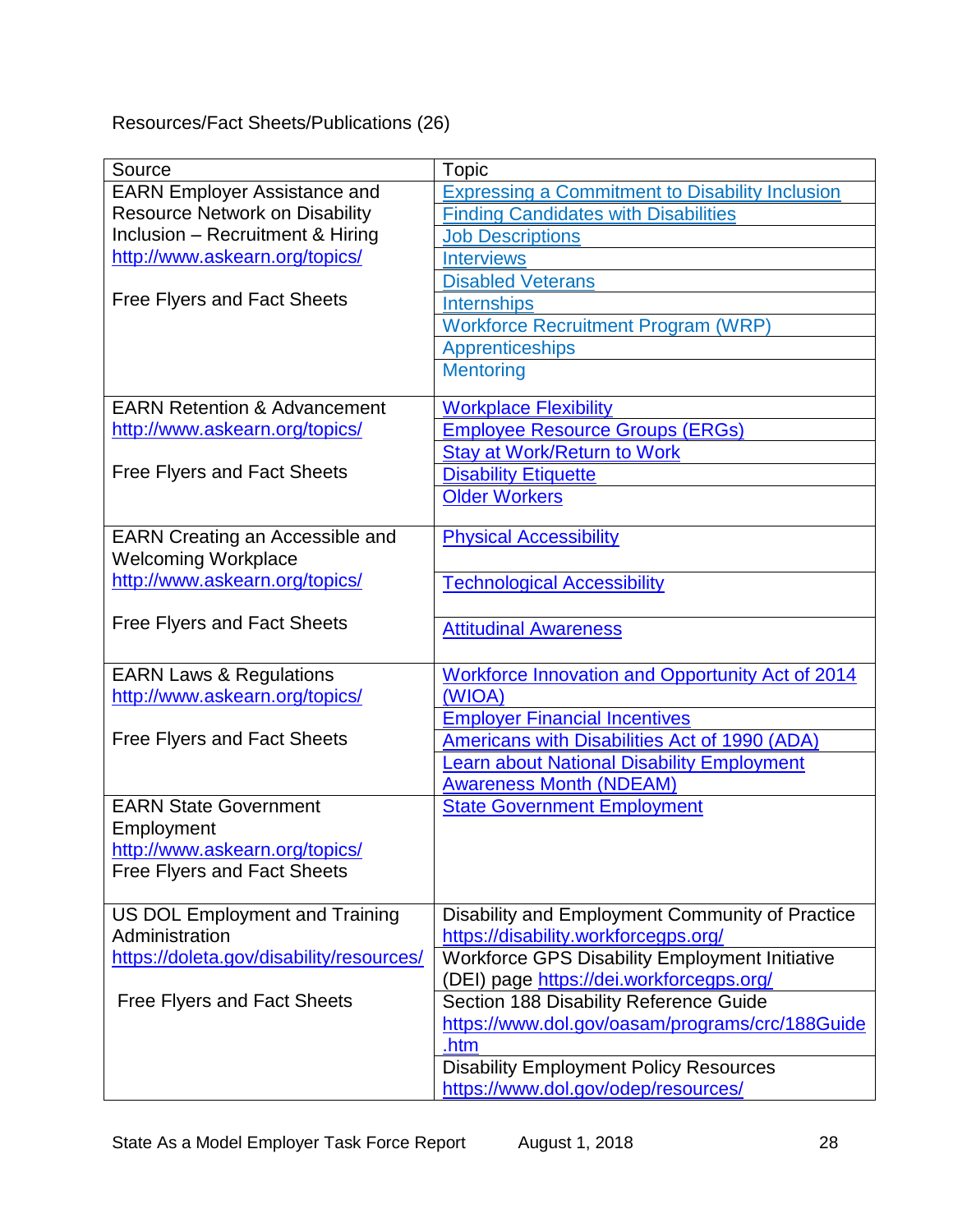#### Training Video Series

Source

ODEP Workforce Recruitment Program Recruiter Training <https://www.dol.gov/odep/wrp/Recruiter-Training-Videos.htm>

Free Training Video

Multimedia Training Microsite (10)

| Source                   | <b>Topic</b>                                                      |
|--------------------------|-------------------------------------------------------------------|
| <b>Job Accommodation</b> | <b>JAN's All About JAN Module.</b>                                |
| Network (JAN)            |                                                                   |
|                          | JAN's Understanding and Applying the Americans with Disabilities  |
| https://askjan.org/trai  | Act Amendments Act and Its Regulations                            |
| ning/library.htm         |                                                                   |
|                          | <b>JAN's Interactive Process</b>                                  |
| Free Just-in-Time        |                                                                   |
| <b>Modules</b>           | JAN's The Value Proposition for Engaging People with Disabilities |
|                          | JAN's Disability Awareness to Increase Your Comfort, Confidence,  |
|                          | and Competence                                                    |
|                          | JAN's Assistive Technology in the Workplace                       |
|                          | JAN's Ergonomics in the Workplace                                 |
|                          | JAN's Providing Reasonable Accommodations to Employees with       |
|                          | Post-Traumatic Stress Disorder (PTSD)                             |
|                          | JAN's Accommodations for Brain Injury in the Workplace            |
|                          | JAN's Bridging the Gap Across Transition                          |